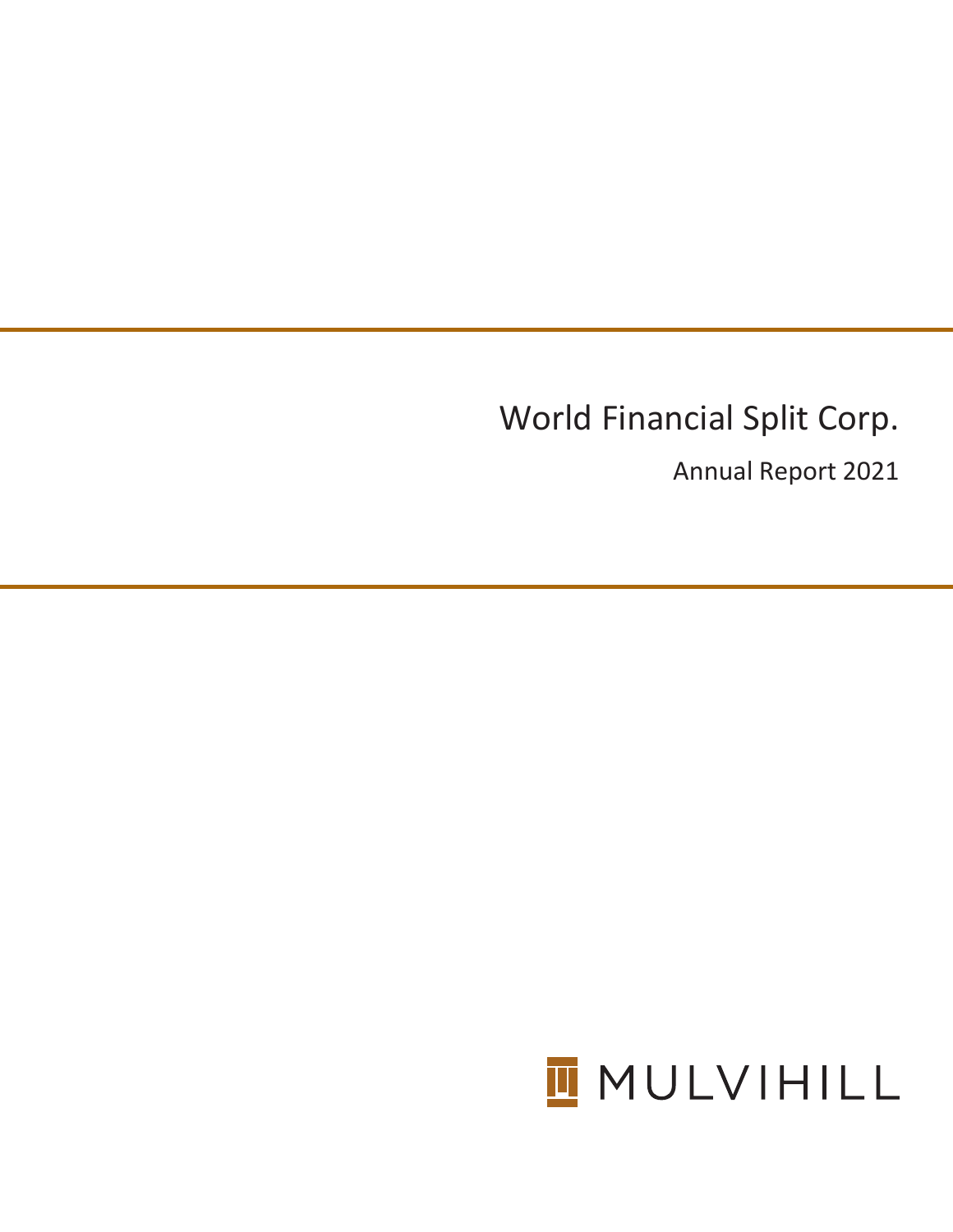# Letter to Shareholders

We are pleased to present the 2021 annual report containing the management report of fund performance and the audited financial statements for World Financial Split Corp. (the "Fund").

Despite the continued pandemic induced turmoil, the performance of global equity markets in 2021 was impressive to say the least. The S&P 500 Index ushered in 68 new record highs in 2021, the second most ever, as it shook off the emergence of several new COVID-19 variants, surging inflation, near record valuations, and the U.S. Federal Reserve's ("FED") commitment to changing course on ultra-accommodative monetary policy. The total return for the S&P/TSX Composite Index for the year was 25.1 percent while the S&P 500 Index was up 28.7 percent, with both ending the year near all-time highs. The strong equity performance did not translate into record gains globally however, as emerging market stocks ended the year down 2.5 percent, driven mainly by Chinese equities and the "tech crackdown" from the Chinese Communist Party. Performance was broadly strong with all eleven sectors in the S&P 500 Index recording double digit returns in the year, while ten of eleven sectors in the S&P/TSX Composite Index were positive for the year. After lagging significantly in 2020, Energy was the best performing group in both countries, up 48.9 percent in Canada and up 54.6 percent in the U.S., driven by rising oil prices and investors positioning towards cheaper and more cyclically oriented stocks. Utilities was the worst performing area in the U.S., but still generated a very respectable return of 17.7 percent, while Health Care was the worst in Canada, down 19.6 percent, on continued weakness in Cannabis stocks. Central banks around the globe grappled with the idea inflation may not be as "transitory" as once believed, with both the Bank of Canada and the FED laying the foundation to raise interest rates in 2022. The U.S. dollar was surprisingly resilient in a year that favoured a risk-on tone, with the U.S. Dollar Index ("DXY") advancing 6.4 percent. The Canadian dollar was one of the few currencies globally to rise relative to the greenback, gaining 0.8 percent in 2021. The Bloomberg Global Aggregate Index returned negative 4.7 percent for the year, as low yields, rising interest rates and surging inflation presented several headwinds for fixed income investors.

For the year ended December 31, 2021, the Fund's annual total return per Unit and per Class A share, including reinvestment of distributions, was 21.1 percent and 121.1 percent respectively. During the year, the Fund paid cash distributions of \$0.53 per Preferred share though no distributions were paid on the Class A shares in accordance with the terms of the prospectus as the net asset value per Unit was less than \$15.00. The net asset value increased 16.3 percent from \$11.55 per Unit at December 31, 2020 to \$13.43 per Unit at December 31, 2021. The net realized gain on options amounted to \$0.35 per Unit in 2021 as compared to a net realized gain on options of \$0.84 per Unit in 2020. For a more detailed review of the operations of the Fund, please see the Results of Operations and the Portfolio Manager Report sections.

We thank all shareholders for their continued support and encourage shareholders to review the detailed information contained within the annual report.

god Macon.

John Mulvihill Chairman & CEO Mulvihill Capital Management Inc.

# The Fund

The Fund is a split share corporation designed to provide Preferred shareholders with fixed cumulative preferential quarterly distributions and the Class A shareholders with quarterly distributions and the return of the original issue price on the termination date of the Fund. The shares are listed on the Toronto Stock Exchange under the ticker symbols WFS.PR.A for the Preferred shares and WFS for the Class A shares. A Unit of the Fund consists of one Preferred share and one Class A share.

To accomplish its objectives, the Fund invests in a portfolio which includes common equity securities selected from the ten largest financial services or real estate companies by market capitalization in each of Canada, the United States and the Rest of the World (the "Portfolio Universe"). The issuers of securities in the Portfolio Universe, other than Canadian issuers, must have a minimum credit rating of "A" from Standard & Poor's Rating Services or a comparable rating from an equivalent rating agency. In addition, up to 25 percent of the net asset value of the Fund may be invested in common equity securities of financial services or real estate companies not included in the Portfolio Universe as long as such companies have a market capitalization at the time of investment of at least US\$10 billion and for non-Canadian issuers, a minimum credit rating of "A-" from Standard & Poor's Rating Services or a comparable rating from an equivalent rating agency. The Fund may also invest in public investment funds including exchange-traded funds or other Mulvihill Funds (provided that no more than 15 percent of the net asset value of the Fund may be invested in securities of other Mulvihill Funds) that provide exposure to such securities.

The Fund employs an active covered call strategy to enhance the income generated by the portfolio and to reduce volatility. In addition, the Fund may write cash covered put options in respect of securities in which it is permitted to invest.

The strategy is a quantitative, technical based methodology that identifies appropriate times to write and/or close out option positions compared to writing continuously and rolling options every thirty days. This proprietary process has been developed over many years through various market cycles. The Manager believes the primary benefit to investors is to maximize the total return of the Fund while reducing the level of volatility of the portfolio, thereby increasing the risk-adjusted return.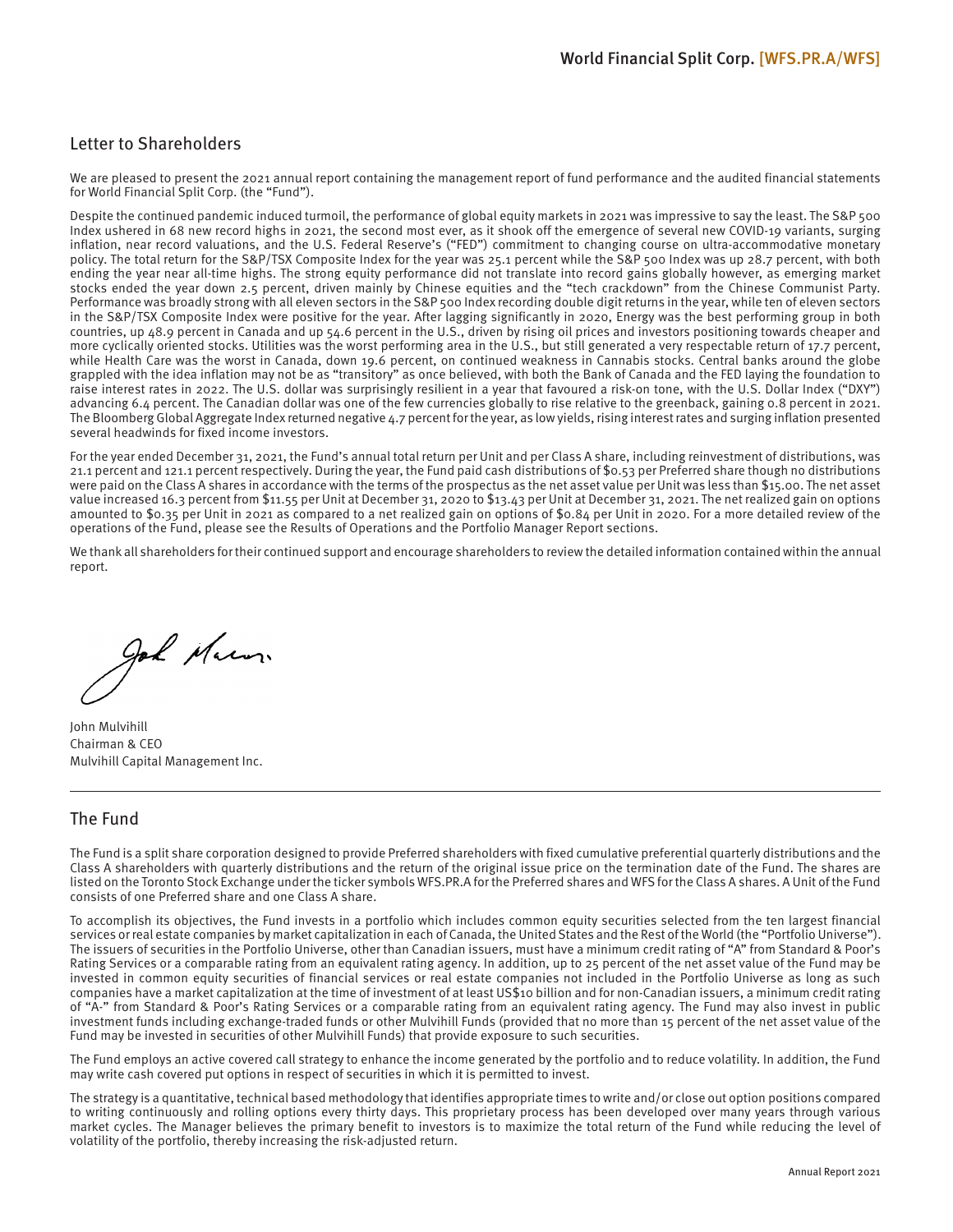# TABLE OF CONTENTS

# Management Report of Fund Performance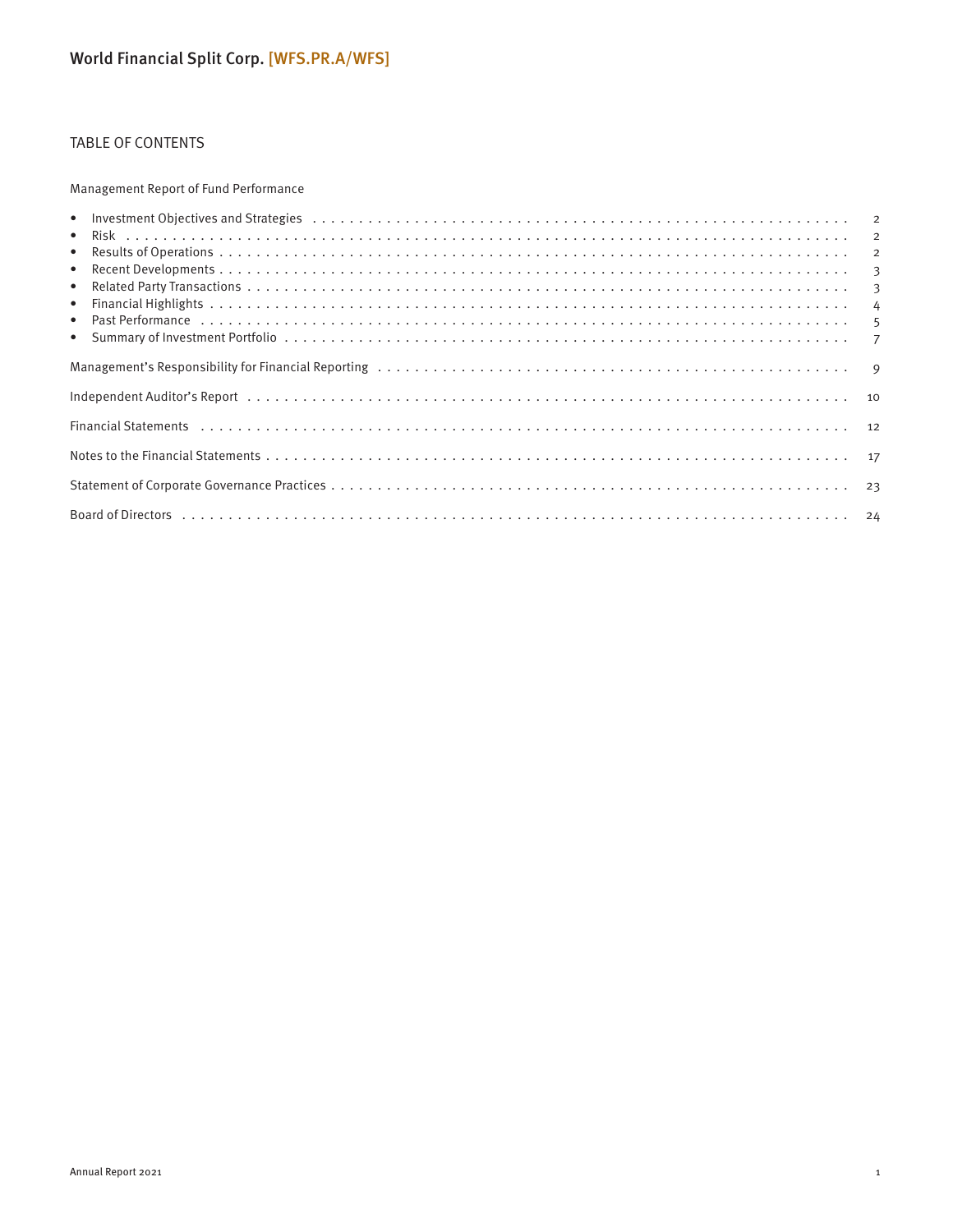# Management Report of Fund Performance

This annual management report of fund performance contains the financial highlights for the year ended December 31, 2021 of World Financial Split Corp. (the "Fund"). The annual financial statements of the Fund are attached.

Copies of the Fund's proxy voting policies and procedures, proxy voting disclosure record and quarterly portfolio disclosure may be obtained by calling 1-800-725-7172 toll free, by writing to the Fund at Investor Relations, 121 King Street West, Suite 2600, P.O. Box 113, Toronto, Ontario, M5H 3T9, by email at info@mulvihill.com or by visiting our website at www.mulvihill.com. You can also request semi-annual or annual reports at no cost by using one of the above methods.

# Investment Objectives and Strategies

The Fund's investment objectives are to:

- (1) provide holders of Preferred shares with fixed cumulative preferential quarterly cash distributions in the amount of \$0.131250 per Preferred share representing a yield on the issue price of the Preferred shares of 5.25 percent per annum,
- (2) provide holders of Class A shares with quarterly cash distributions targeted to be 8.0 percent per annum, and
- (3) return the original issue price to holders of both Preferred shares and Class A shares at the time of redemption of such shares on the termination date.

The Fund suspended payment of distributions to holders of Class A shares effective December 2008 in accordance with terms of the prospectus which states: "No distribution will be paid to the Class A shares if: (i) the distributions payable on the Preferred shares are in arrears; or (ii) after the payment of the distribution by the Fund, the net asset value per Unit would be less than \$15.00".

To achieve its objectives, the Fund invests in a portfolio which includes common equity securities selected from the ten largest financial services or real estate companies by market capitalization in each of Canada, the United States and the Rest of the World (the "Portfolio Universe"). The issuers of securities in the Portfolio Universe, other than Canadian issuers, must have a minimum credit rating of "A" from Standard & Poor's Rating Services or a comparable rating from an equivalent rating agency. In addition, up to 25 percent of the net asset value of the Fund may be invested in common equity securities of financial services or real estate companies not included in the Portfolio Universe as long as such companies have a market capitalization at the time of investment of at least US\$10 billion and for non-Canadian issuers, a minimum credit rating of "A-" from Standard & Poor's Rating Services or a comparable rating from an equivalent rating agency. The Fund may also invest in public investment funds including exchange-traded funds or other Mulvihill Funds provided that no more than 15 percent of the net asset value of the Fund may be invested in securities of other Mulvihill Funds) that provide exposure to such securities.

The Fund employs an active covered call strategy to enhance the income generated by the portfolio and to reduce volatility. In addition, the Fund may write cash covered put options in respect of securities in which it is permitted to invest.

The strategy is a quantitative, technical based methodology that identifies appropriate times to write and/or close out option positions compared to writing continuously and rolling options every thirty days. This proprietary process has been developed over many years through various market cycles. The Manager believes the primary benefit to investors is to maximize the total return of the Fund while reducing the level of volatility of the portfolio, thereby increasing the risk-adjusted return.

# Risk

Risks associated with an investment in the securities of the Fund are discussed in the Fund's 2021 annual information form, which is available on the Fund's website at www.mulvihill.com or on SEDAR at www.sedar.com. There were no changes to the Fund over the year that materially affected the risks associated with an investment in the securities of the Fund.

# Results of Operations

## Distributions

For the year ended December 31, 2021, cash distributions of \$0.53 per Preferred share were paid to Preferred shareholders, unchanged from the prior year. Distributions to Class A shareholders remained suspended in accordance with the terms of the prospectus which states: "No distribution will be paid to the Class A shares if: (i) the distributions payable on the Preferred shares are in arrears; or (ii) after the payment of the distribution by the Fund, the net asset value per Unit would be less than \$15.00".

Since the inception of the Fund in February 2004, the Fund has paid total cash distributions of \$9.38 per Preferred share and \$5.54 per Class A share.

## Revenue and Expenses

The Fund's total revenue for the year ended December 31, 2021 was \$0.37 per Unit, compared to \$0.36 per Unit in the prior year. Total expenses in 2021 were \$0.50 per Unit, up from \$0.39 per Unit last year. The Fund had a net realized and unrealized gain of \$2.56 per Unit in 2021 as compared to a net realized and unrealized loss of \$1.60 per Unit a year ago.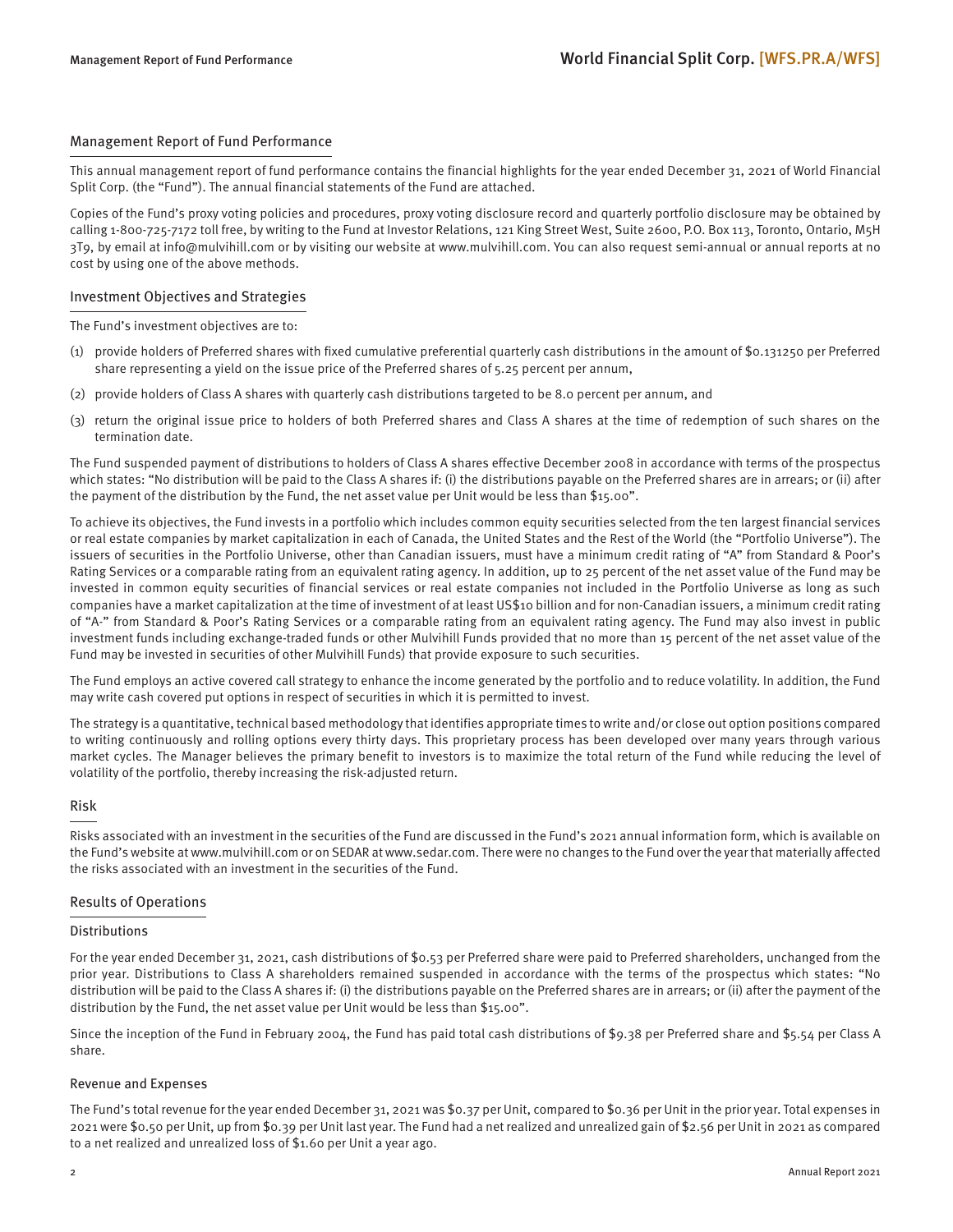# Net Asset Value

The net asset value per Unit of the Fund increased 16.3 percent from \$11.55 per Unit at December 31, 2020 to \$13.43 per Unit at December 31, 2021. The aggregate net asset value of the Fund increased \$0.8 million, from \$11.7 million at December 31, 2020 to \$12.5 million at December 31, 2021, reflecting an operating profit of \$2.4 million, annual concurrent (both Class A and Preferred shares) redemptions of \$1.1 million and Preferred share distributions of \$0.5 million.

# Recent Developments

The Manager changed its name from Strathbridge Asset Management Inc. back to Mulvihill Capital Management Inc. effective January 1, 2022.

# Related Party Transactions

Mulvihill Capital Management Inc. ("Mulvihill"), as the Investment Manager of the Fund, manages the Fund's investment portfolio in a manner consistent with the investment objectives, strategy and criteria of the Fund pursuant to an Investment Management Agreement made between the Fund and Mulvihill dated January 27, 2004 and amended as of November 6, 2009.

Mulvihill is the Manager of the Fund pursuant to a Management Agreement made between the Fund and Mulvihill dated January 27, 2004. As such, Mulvihill is responsible for providing or arranging for required administrative services to the Fund.

Mulvihill is paid the fees described under the Management Fees section of this report.

During the year, no recommendations or approvals were required to be sought from the Independent Review Committee ("IRC") concerning related party transactions.

## Independent Review Committee

National Instrument 81-107 – Independent Review Committee for Investment Funds ("NI 81-107") requires all publicly offered investment funds to establish an IRC to whom the Manager must refer conflict of interest matters for review or approval. NI 81-107 also imposes obligations upon the Manager to establish written policies and procedures for dealing with conflict of interest matters, maintaining records in respect of these matters and providing assistance to the IRC in carrying out its functions. The Chief Compliance Officer, designated by the Manager, is in charge of facilitating the fulfillment of these obligations.

The IRC will prepare, for each financial year, a report to securityholders that describes the IRC and its activities during such financial year and includes, if known, a description of each instance when the Manager acted in a conflict of interest matter for which the IRC did not give a positive recommendation or for which a condition, imposed by the IRC, was not met in its recommendation or approval. Members of the IRC are Michael M. Koerner, Robert G. Bertram and R. Peter Gillin.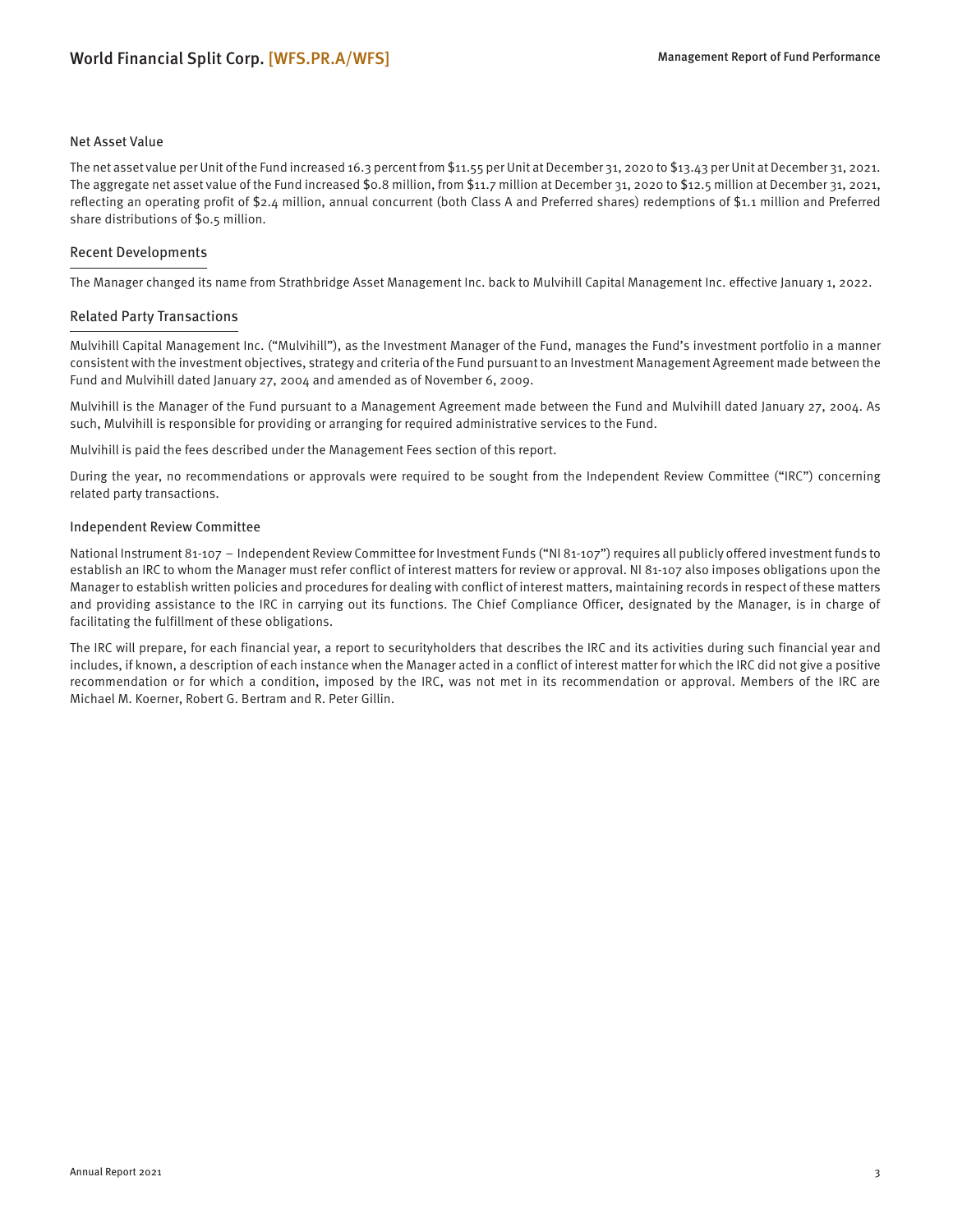# Financial Highlights

The following tables show selected key financial information about the Fund and are intended to help you understand the Fund's financial performance for the past five years. This information is derived from the Fund's audited annual financial statements.

| Years ended December 31                                                                                         | 2021                           | 2020                               | 2019                           | 2018                             | 2017                             |
|-----------------------------------------------------------------------------------------------------------------|--------------------------------|------------------------------------|--------------------------------|----------------------------------|----------------------------------|
| <b>NET ASSETS PER UNIT</b>                                                                                      |                                |                                    |                                |                                  |                                  |
| Net Assets, beginning of year $(1)$                                                                             | \$<br>11.55                    | \$<br>13.50                        | \$<br>12.72                    | \$<br>14.85                      | \$<br>13.74                      |
| INCREASE (DECREASE) FROM OPERATIONS                                                                             |                                |                                    |                                |                                  |                                  |
| Total revenue<br>Total expenses<br>Realized gain (loss) for the period<br>Unrealized gain (loss) for the period | 0.37<br>(0.50)<br>1.98<br>0.58 | 0.36<br>(0.39)<br>(1.36)<br>(0.24) | 0.37<br>(0.42)<br>0.22<br>1.14 | 0.37<br>(0.41)<br>0.20<br>(1.75) | 0.49<br>(0.38)<br>2.20<br>(0.69) |
| Total Increase (Decrease) from Operations <sup>(2)</sup><br><b>DISTRIBUTIONS</b>                                | 2.43                           | (1.63)                             | 1.31                           | (1.59)                           | 1.62                             |
| <b>Preferred Share</b><br>Non-taxable distributions                                                             | (0.53)                         | (0.53)                             | (0.53)                         | (0.53)                           | (0.53)                           |
| Total Annual Distributions <sup>(3)</sup>                                                                       | (0.53)                         | (0.53)                             | (0.53)                         | (0.53)                           | (0.53)                           |
| Net Assets, end of year <sup>(1)</sup>                                                                          | \$<br>13.43                    | \$<br>11.55                        | \$<br>13.50                    | \$<br>12.72                      | \$<br>14.85                      |

(1) All per Unit figures are derived from the Fund's audited financial statements for the years ended December 31. Net assets per Unit is the difference between the aggregate value of the assets and the aggregate value of the liabilities, excluding the Redeemable Preferred share liability, divided by the number of Units then outstanding.

(2)Total increase (decrease) from operations consists of interest and dividend revenue, realized and unrealized gain (loss), less expenses, excluding Preferred share distributions, and is calculated based on the weighted average number of Units outstanding during the year. The schedule is not intended to total to the ending net assets as calculations are based on the weighted average number of Units outstanding during the year.

(3) Distributions to shareholders are based on the number of shares outstanding on the record date for each distribution.

| Years ended December 31                                   |   | 2021         | 2020      | 2019        | 2018        |    | 2017      |
|-----------------------------------------------------------|---|--------------|-----------|-------------|-------------|----|-----------|
| RATIOS/SUPPLEMENTAL DATA                                  |   |              |           |             |             |    |           |
| Net Asset Value, excluding the Redeemable Preferred Share |   |              |           |             |             |    |           |
| liability $(\text{5}$ millions) <sup>(1)</sup>            |   | 12.46        | 11.69     | 15.08       | \$<br>15.10 | S  | 30.60     |
| Net Asset Value $(\text{5}$ millions) $^{(1)}$            | S | 3.19         | 1.57      | \$<br>3.91  | \$<br>3.23  | \$ | 9.99      |
| Number of Units outstanding $(1)$                         |   | 927,634      | 1,011,787 | 1,117,014   | 1,187,743   |    | 2,060,607 |
| Management expense ratio <sup>(2)</sup>                   |   | 3.56%        | 3.06%     | 2.81%       | 2.38%       |    | 2.29%     |
| Portfolio turnover rate <sup>(3)</sup>                    |   | 229.85%      | 192.10%   | 201.05%     | 213.51%     |    | 259.88%   |
| Trading expense ratio $^{(4)}$                            |   | 0.30%        | 0.37%     | 0.41%       | $0.44\%$    |    | 0.39%     |
| Net Asset Value per Unit <sup>(5)</sup>                   |   | 13.43        | 11.55     | \$<br>13.50 | \$<br>12.72 |    | 14.85     |
| Closing market price - Preferred                          |   | $9.75^{(6)}$ | 9.50      | \$<br>10.05 | \$<br>9.58  |    | 10.23     |
| Closing market price - Class A                            | S | $2.90^{(6)}$ | 1.75      | \$<br>3.08  | \$<br>2.07  |    | 4.30      |

(1) This information is provided as at December 31. One Unit consists of one Preferred share and one Class A share.

(2)The management expense ratio ("MER") is the sum of all fees and expenses for the stated period, including harmonized sales tax and withholding taxes but excluding transaction fees, income taxes and Preferred share distributions, divided by the average net asset value, excluding the Redeemable Preferred Share liability. Generally, the MER increases when the Fund becomes smaller in size due to redemptions. The MER, including Preferred share distributions, is 7.64%, 7.66%, 6.79%, 5.98% and 6.00%, for 2021, 2020, 2019, 2018 and 2017 respectively. The MER for 2021, 2020, 2019, 2018 and 2017 includes withholding taxes. The MER for 2021, 2020, 2019, 2018 and 2017, excluding withholding taxes, is 3.32%, 2.87%, 2.65%, 2.21% and 2.07% respectively.

(3) Portfolio turnover rate is calculated based on the lesser of purchases or sales of investments, excluding short-term investments, divided by the average value of the portfolio securities. The Fund employs an option overlay strategy which can result in higher portfolio turnover by virtue of option exercises, when compared to a conventional equity mutual fund. (4)Trading expense ratio represents total commissions expressed as a percentage of the daily average net asset value during the year.

(5) Net Asset Value per Unit is the difference between the aggregate value of the assets including the valuation of securities at closing prices and the aggregate value of the liabilities, excluding the Redeemable Preferred share liability, divided by the number of Units then outstanding.

(6)The last date with an executed trade was December 29, 2021.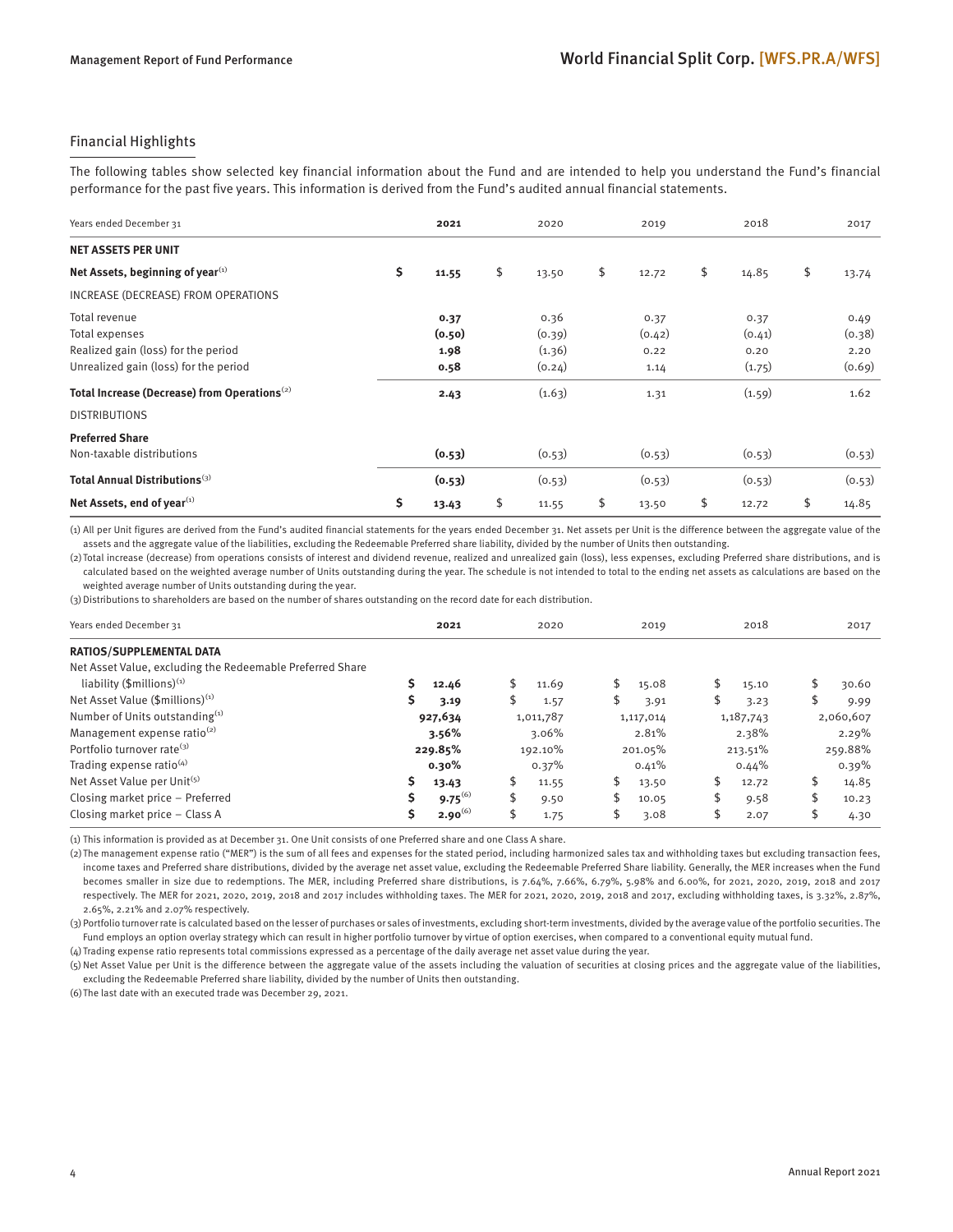# Management Fees

Mulvihill, as the Investment Manager of the Fund, is entitled to fees under the Investment Management Agreement calculated monthly as 1/12 of 1.00 percent of the net asset value of the Fund, excluding the Redeemable Preferred Share liability, at each month end. Services received under the Investment Management Agreement include the making of all investment decisions and writing of covered call options in accordance with the investment objectives, strategy and criteria of the Fund. Mulvihill also makes all decisions as to the purchase and sale of securities in the Fund's portfolio and as to the execution of all portfolio and other transactions.

Mulvihill, as the Manager of the Fund, is entitled to fees under the Management Agreement calculated monthly as 1/12 of 0.10 percent of the net asset value of the Fund at each month end. Services received under the Management Agreement include providing or arranging for required administrative services to the Fund.

# Past Performance

The following chart sets out the Fund's year-by-year past performance. It is important to note that the:

- (1) information shown assumes that all distributions (including deemed distributions based on the intrinsic value of the warrants exercised prior to the expiry date of the warrants) made by the Fund during these periods were reinvested in Units of the Fund,
- (2) information does not take into account sales, redemptions, distributions or other optional charges that would have reduced returns, and
- (3) past performance of the Fund does not necessarily indicate how it will perform in the future.

#### Year-By-Year Returns

The following bar chart illustrates how the Fund's annual total return varied from year to year for each of the past ten years. The chart also shows, in percentage terms, how much an investment made on January 1 in each year would have increased or decreased by the end of the fiscal year.

# Annual Total Return



(1) The Class A annual total return was infinite as the net asset value per Class A share increased from nil at December 31, 2011 to \$1.02 at December 31, 2012.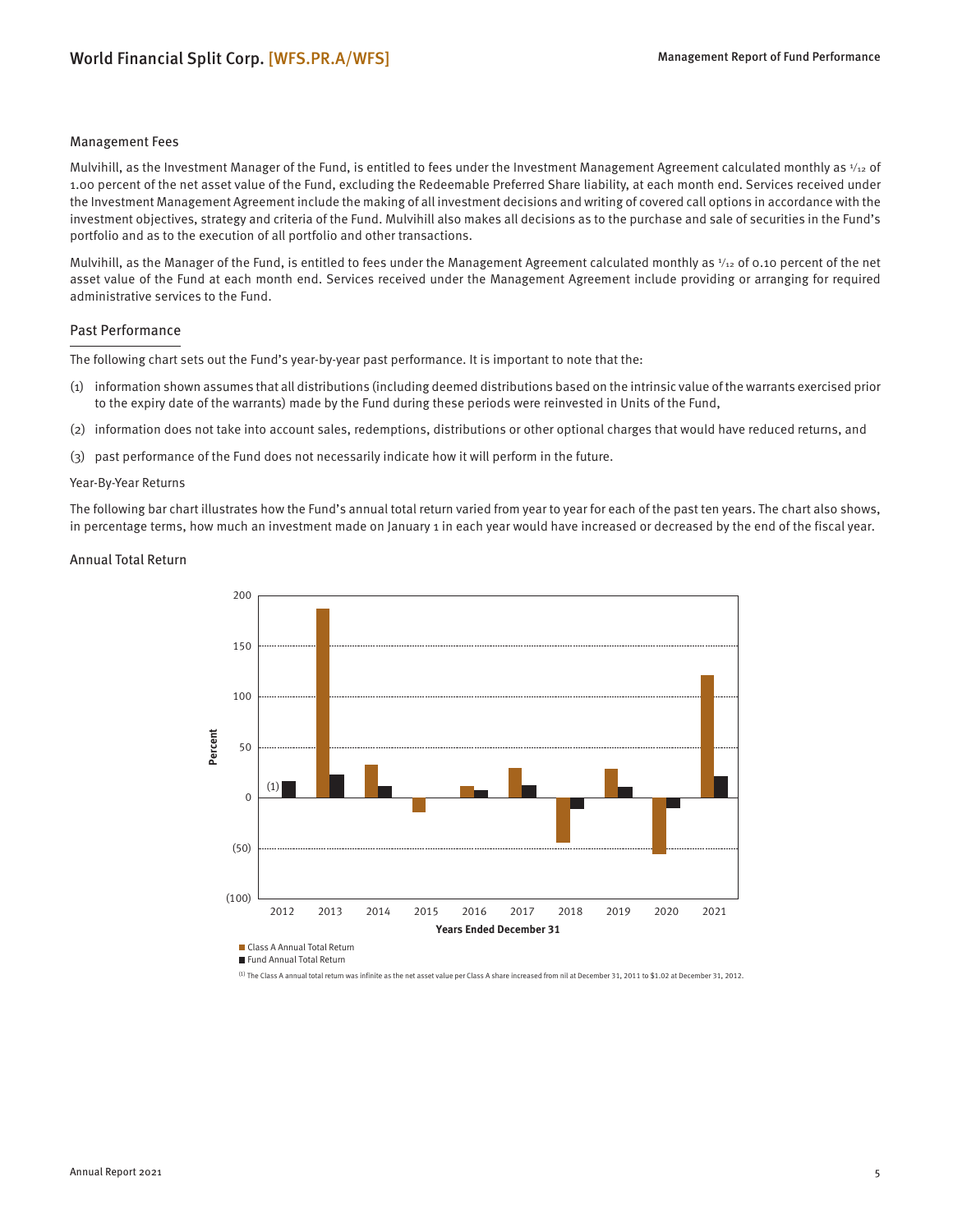# Annual Compound Returns

The following table shows the Fund's historical annual compound return (net of expenses) for the years ended December 31, 2021 as compared to the performance of the S&P Global 1200 Financials Index.

| (In Canadian Dollars unless otherwise noted)                            | One<br>Year | Three<br>Years | <b>Five</b><br>Years | Ten<br>Years |
|-------------------------------------------------------------------------|-------------|----------------|----------------------|--------------|
| World Financial Split Corp.                                             | 21.08 %     | 6.32%          | 3.70%                | 7.45%        |
| World Financial Split Corp. - Preferred Share                           | 5.35%       | 5.35%          | 5.35%                | 5.43%        |
| World Financial Split Corp. - Class A                                   | 121.12%     | $8.12 \%$      | $(1.69)\%$           | 184.17 %     |
| S&P Global 1200 Financials Index (Net Total Return) <sup>(1)</sup>      | 23.99%      | 11.91 %        | 8.07%                | 13.58 %      |
| S&P Global 1200 Financials Index (Net Total Return US\$) <sup>(1)</sup> | 25.15%      | 14.72 %        | 9.40%                | 11.13%       |

(1) The S&P Global 1200 Financials Index is a market-cap weighted, free float adjusted sector index that monitors the performance of financial stocks around the world.

The equity performance benchmarks shown here provide an approximate indication of how the Fund's returns compare to a public market index for similar securities. It is important to note that the Fund is not managed in order to match or exceed this index; rather, its objectives are to pay out quarterly distributions and return the original invested amount at the termination date. As a result, the Fund has, from time to time, maintained cash balances in an effort to provide greater net asset value stability and employs a covered option writing strategy to enhance the income generated by the portfolio and reduce volatility.

The Manager believes that in a flat or downward trending market, a portfolio that is subject to covered call option writing will generally provide higher relative returns and lower volatility than one on which no options are written. However, in a rising market, the use of options may have the effect of limiting or reducing the total returns of the Fund since the premiums associated with writing covered call options may be outweighed by the foregone opportunity of remaining fully invested in the securities comprising the portfolio.

# Portfolio Manager Report

Despite the continued pandemic induced turmoil, the performance of global equity markets in 2021 was impressive to say the least. The S&P 500 Index ushered in 68 new record highs in 2021, the second most ever, as it shook off the emergence of several new COVID-19 variants, surging inflation, near record valuations, and the U.S. Federal Reserve's ("FED") commitment to changing course on ultra-accommodative monetary policy. The total return for the S&P/TSX Composite Index for the year was 25.1 percent while the S&P 500 Index was up 28.7 percent, with both ending the year near all-time highs. The strong equity performance did not translate into record gains globally however, as emerging market stocks ended the year down 2.5 percent, driven mainly by Chinese equities and the "tech crackdown" from the Chinese Communist Party. Performance was broadly strong with all eleven sectors in the S&P 500 Index recording double digit returns in the year, while ten of eleven sectors in the S&P/TSX Composite Index were positive for the year. After lagging significantly in 2020, Energy was the best performing group in both countries, up 48.9 percent in Canada and up 54.6 percent in the U.S., driven by rising oil prices and investors positioning towards cheaper and more cyclically oriented stocks. Utilities was the worst performing area in the U.S., but still generated a very respectable return of 17.7 percent, while Health Care was the worst in Canada, down 19.6 percent, on continued weakness in Cannabis stocks. Central banks around the globe grappled with the idea inflation may not be as "transitory" as once believed, with both the Bank of Canada and the FED laying the foundation to raise interest rates in 2022. The U.S. dollar was surprisingly resilient in a year that favoured a risk-on tone, with the U.S. Dollar Index ("DXY") advancing 6.4 percent. The Canadian dollar was one of the few currencies globally to rise relative to the greenback, gaining 0.8 percent in 2021. The Bloomberg Global Aggregate Index returned negative 4.7 percent for the year, as low yields, rising interest rates and surging inflation presented several headwinds for fixed income investors.

The net asset value ("NAV") of the Fund at December 31, 2021 was \$13.43 per Unit compared to \$11.55 per Unit as at December 31, 2020. Preferred shareholders received cash distributions of \$0.53 per share during the year while the distributions for the Class A shares remained suspended in accordance with the terms of the prospectus as the net asset value per Unitwas less than \$15.00. The Fund's Preferred shares and Class A shares, listed on the Toronto Stock Exchange ("TSX") as WFS.PR.A and WFS, closed on December 31, 2021 at a mid-price of \$9.96 per share and a mid-price of \$2.87 per share, respectively. When combined, this represents a 4.5 percent discount to the NAV of the Fund.

For the year ended December 31, 2021, the Fund's annual total return per Unit and per Class A share, including reinvestment of distributions, was 21.1 percent and 121.1 percent respectively. The best performing stock within the portfolio in 2021 was The Charles Schwab Corporation with a total return of 47.3 percent. Meanwhile, The Progressive Corporation was the weakest performing stock, with a total return of negative 10.6 percent while being held by the Fund.

Over the course of 2021, The Chicago Board Options Exchange Volatility Index ("VIX") traded in a wide range between 15 and 37. The average level of the VIX Index during the year was 19.7, down from the average value of 29.2 in 2020. The Fund opportunistically used option writing strategies to generate additional portfolio income. The Fund had on average 10.5 percent of the portfolio subject to covered calls during 2021. The net realized gain on options was \$0.35 per Unit compared to \$0.84 per Unit in 2020.

The Fund's portfolio ended 2021 with an asset mix of 33.7 percent invested Canada, 53.1 percent in the United States, and 13.2 percent in the Rest of the World. The Fund's U.S. dollar exposure was approximately 50 percent hedged back into Canadian dollars throughout all of 2021.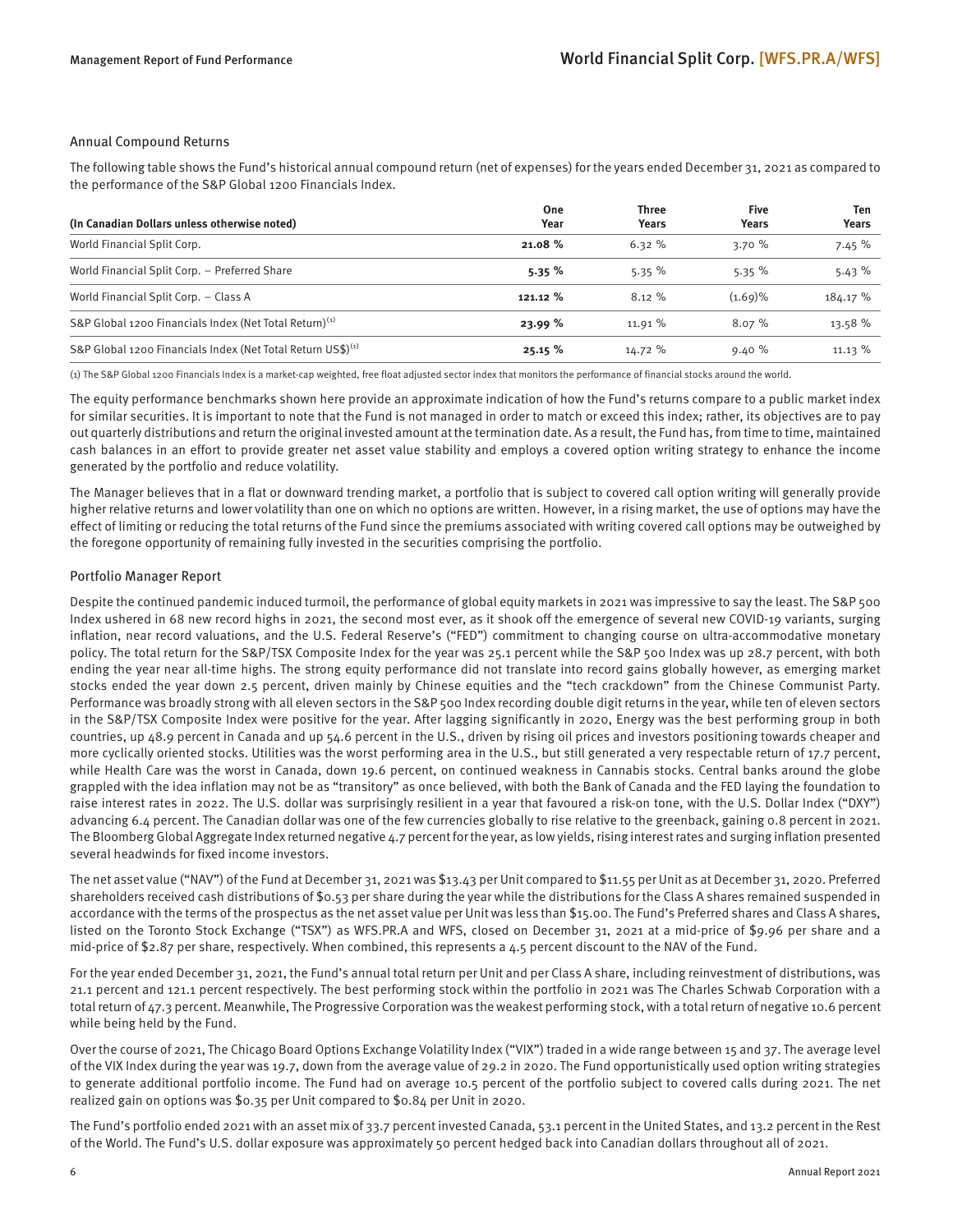# Summary of Investment Portfolio

The composition of the portfolio may change due to ongoing portfolio transactions of the Fund. A quarterly portfolio summary, which includes the percentage of net asset value for each holding, and a monthly portfolio list are available on our website at www.mulvihill.com.

## Asset Mix

December 31, 2021

|                            | $%$ of<br><b>NET ASSET VALUE*</b> |
|----------------------------|-----------------------------------|
| <b>United States</b>       | 52.5%                             |
| Canada                     | 33.4 %                            |
| International              | 13.1 %                            |
| Cash                       | $1.7\%$                           |
| Other Assets (Liabilities) | (0.7)%                            |

100.0 %

\*The Net Asset Value excludes the Redeemable Preferred Share liability.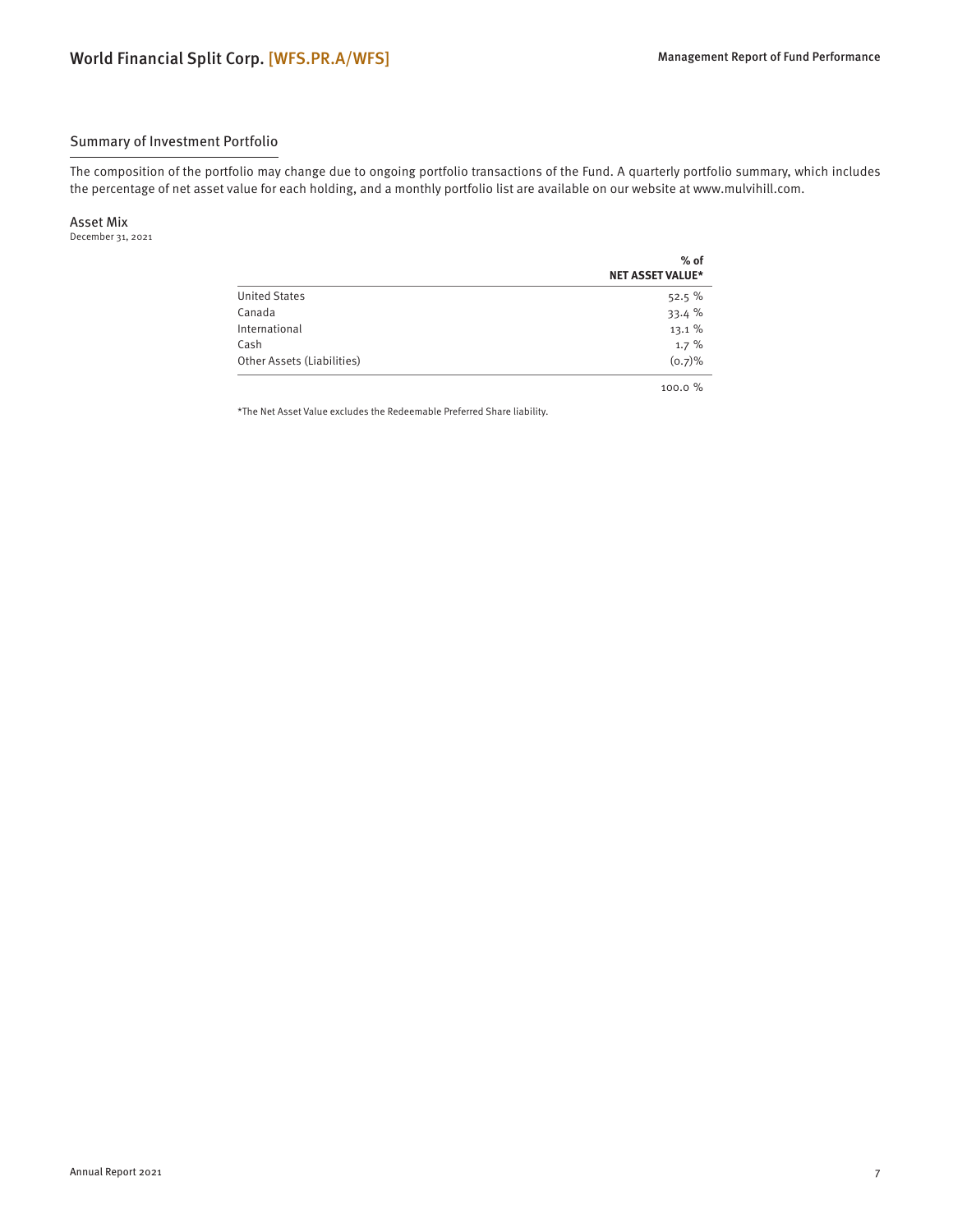**% of**

Portfolio Holdings December 31, 2021

|                                            | 70 UI<br><b>NET ASSET VALUE*</b> |
|--------------------------------------------|----------------------------------|
| Prologis, Inc.                             | 6.0 $%$                          |
| The Bank of Nova Scotia                    | 5.7%                             |
| Chubb Limited                              | $5.5\%$                          |
| Berkshire Hathaway Inc. - Class B          | $5.4 \%$                         |
| The Toronto-Dominion Bank                  | $5.4 \%$                         |
| Premium Income Corporation - Class A       | 5.3%                             |
| The Charles Schwab Corporation             | 5.3%                             |
| <b>Bank of America Corporation</b>         | 5.2%                             |
| CME Group Inc.                             | 5.1%                             |
| Sun Life Financial Inc.                    | 5.0%                             |
| JPMorgan Chase & Co.                       | 5.0%                             |
| Brookfield Asset Management Inc. - Class A | 4.9 $%$                          |
| First Republic Bank                        | $4.2 \%$                         |
| <b>UBS Group AG</b>                        | 4.2%                             |
| Cboe Global Markets, Inc.                  | 4.0 $%$                          |
| Royal Bank of Canada                       | 3.6%                             |
| <b>Bank of Montreal</b>                    | $3.5\%$                          |
| ING Groep N.V.                             | $3.4\%$                          |
| The PNC Financial Services Group, Inc.     | 3.2%                             |
| BlackRock, Inc.                            | 3.2%                             |
| Fifth Third Bancorp                        | 3.0%                             |
| The Progressive Corporation                | 2.9%                             |
| Cash                                       | $1.7\%$                          |

\*The Net Asset Value excludes the Redeemable Preferred Share liability.

#### Forward-Looking Statements

This report may contain forward-looking statements about the Fund. Forward-looking statements include statements that are predictive in nature, that depend upon or refer to future events or conditions, or that include words such as "expects", "anticipates", "intends", "plans", "believes", "estimates" or negative versions thereof and similar expressions. In addition, any statement that may be made concerning future performance, strategies or prospects, and possible future Fund action, is also forward-looking. Forward-looking statements are based on current expectations and projections about future events and are inherently subject to, among other things, risks, uncertainties and assumptions about the Fund and economic factors.

Forward-looking statements are not guarantees of future performance, and actual events and results could differ materially from those expressed or implied in any forward-looking statements made by the Fund. Any number of important factors could contribute to any divergence between what is anticipated and what actually occurs, including, but not limited to, general economic, political and market factors, interest and foreign exchange rates, global equity and capital markets, business competition, technology change, changes in government regulations, unexpected judicial or regulatory proceedings, and catastrophic events.

The above-mentioned list of important factors is not exhaustive. You should consider these and other factors carefully before making any investment decisions and you should avoid placing undue reliance on forward-looking statements. While the Fund currently anticipates that subsequent events and developments may cause the Fund's views to change, the Fund does not undertake to update any forward-looking statements.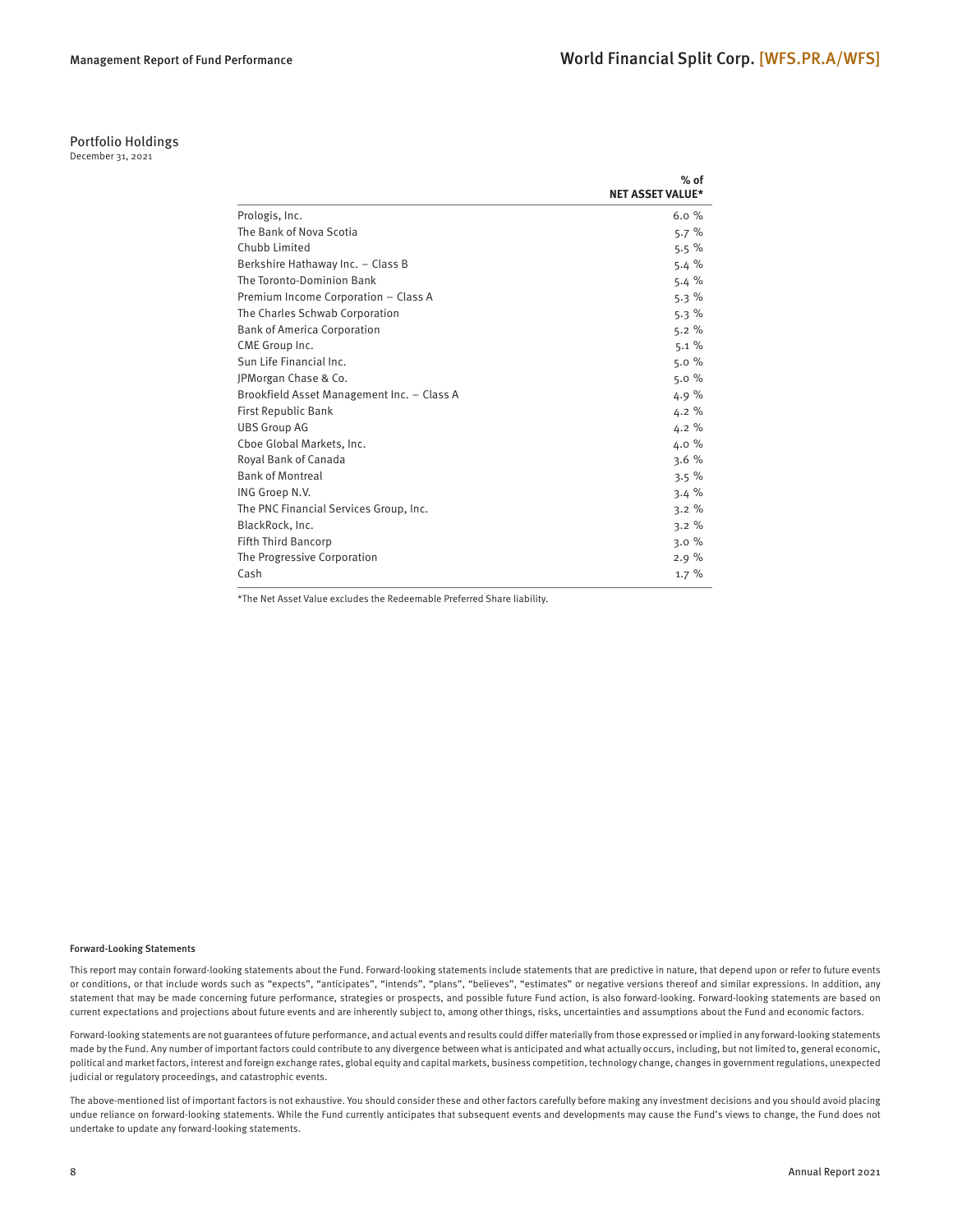# Management's Responsibility for Financial Reporting

The accompanying financial statements of World Financial Split Corp. (the "Fund") and all the information in this annual report are the responsibility of the management of Mulvihill Capital Management Inc. (the "Manager"), and have been approved by the Fund's Board of Directors (the "Board").

The financial statements have been prepared by management in accordance with International Financial Reporting Standards and include certain amounts that are based on estimates and judgments. Management has ensured that the other financial information presented in this annual report is consistent with the financial statements. The significant accounting policies which management believes are appropriate for the Fund are described in Note 3 of the annual financial statements.

The Manager is also responsible for maintaining a system of internal controls designed to provide reasonable assurance that assets are safeguarded and that accounting systems provide timely, accurate and reliable financial information.

The Audit Committee meets periodically with management and the independent auditor to discuss internal controls, the financial reporting process, various auditing and financial reporting issues, and to review the annual report, the financial statements and the independent auditor's report. Deloitte LLP, the Fund's independent auditor, has full and unrestricted access to the Audit Committee and the Board.

god Mum

John Mulvihill Director Mulvihill Capital Management Inc. March 3, 2022

 $94.45$ 

John D. Germain Director Mulvihill Capital Management Inc.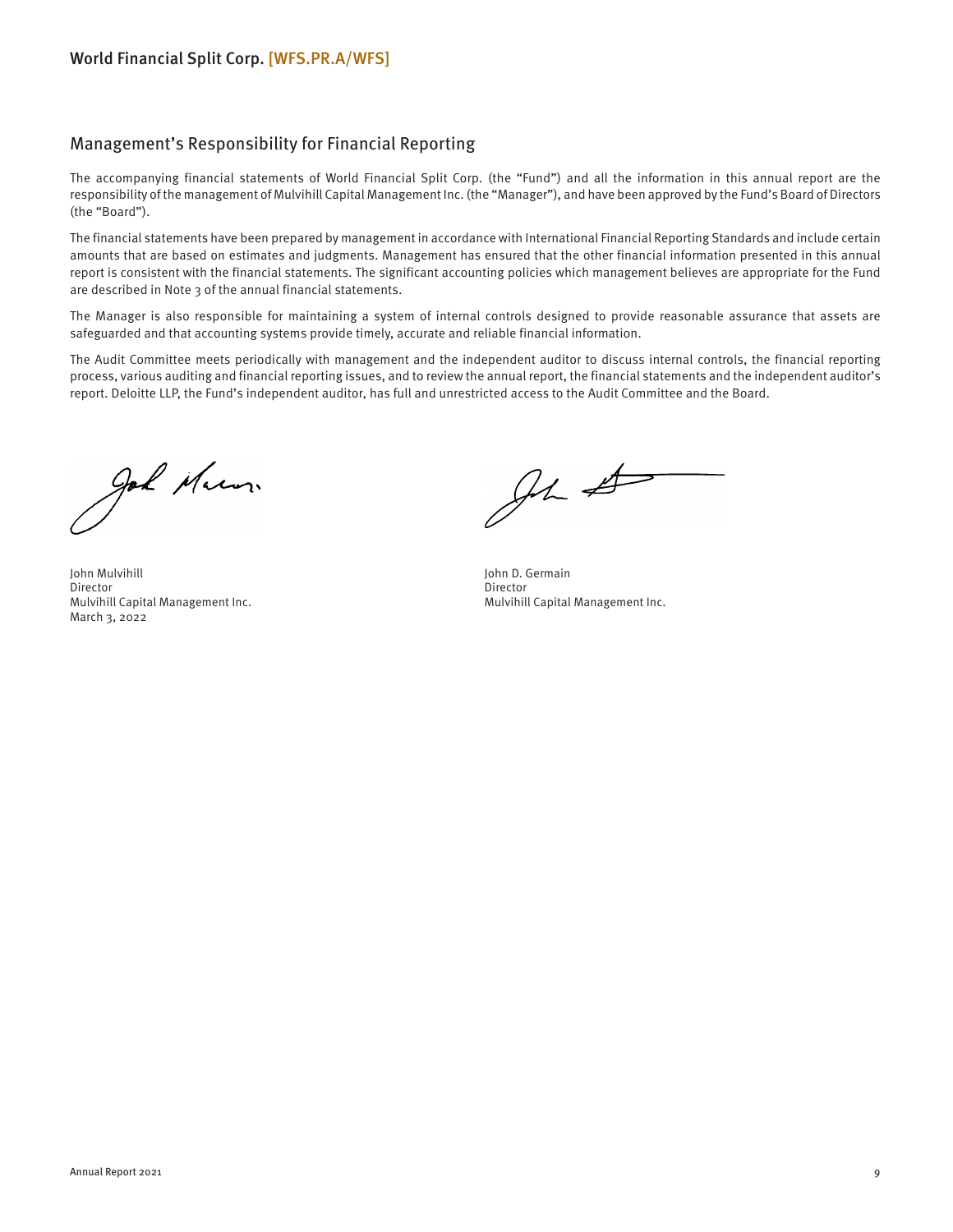# To the Shareholders of World Financial Split Corp. (the "Fund")

# Opinion

We have audited the financial statements of the Fund, which comprise the statements of financial position as at December 31, 2021 and 2020, and the statements of comprehensive income, changes in net assets attributable to holders of Class A shares and cash flows for the years then ended, and notes to the financial statements, including a summary of significant accounting policies (collectively referred to as the "financial statements").

In our opinion, the accompanying financial statements present fairly, in all material respects, the financial position of the Fund as at December 31, 2021 and 2020, and its financial performance and its cash flows for the years then ended in accordance with International Financial Reporting Standards ("IFRS").

# Basis for Opinion

We conducted our audit in accordance with Canadian generally accepted auditing standards ("Canadian GAAS"). Our responsibilities under those standards are further described in the Auditor's Responsibilities for the Audit of the Financial Statements section of our report. We are independent of the Fund in accordance with the ethical requirements that are relevant to our audit of the financial statements in Canada, and we have fulfilled our other ethical responsibilities in accordance with these requirements. We believe that the audit evidence we have obtained is sufficient and appropriate to provide a basis for our opinion.

# Other Information

Management is responsible for the other information. The other information comprises:

- Management Report of Fund Performance; and
- The information, other than the financial statements and our auditor's report thereon, in the Annual Report.

Our opinion on the financial statements does not cover the other information and we do not express any form of assurance conclusion thereon. In connection with our audit of the financial statements, our responsibility is to read the other information identified above and, in doing so, consider whether the other information is materially inconsistent with the financial statements or our knowledge obtained in the audit, or otherwise appears to be materially misstated.

We obtained the Management Report of Fund Performance and the Annual Report prior to the date of this auditor's report. If, based on the work we have performed on this other information, we conclude that there is a material misstatement of this other information, we are required to report that fact in this auditor's report. We have nothing to report in this regard.

## Responsibilities of Management and Those Charged with Governance for the Financial Statements

Management is responsible for the preparation and fair presentation of the financial statements in accordance with IFRS, and for such internal control as management determines is necessary to enable the preparation of financial statements that are free from material misstatement, whether due to fraud or error.

In preparing the financial statements, management is responsible for assessing the Fund's ability to continue as a going concern, disclosing, as applicable, matters related to going concern and using the going concern basis of accounting unless management either intends to liquidate the Fund or to cease operations, or has no realistic alternative but to do so.

Those charged with governance are responsible for overseeing the Fund's financial reporting process.

## Auditor's Responsibilities for the Audit of the Financial Statements

Our objectives are to obtain reasonable assurance about whether the financial statements as a whole are free from material misstatement, whether due to fraud or error, and to issue an auditor's report that includes our opinion. Reasonable assurance is a high level of assurance, but is not a guarantee that an audit conducted in accordance with Canadian GAAS will always detect a material misstatement when it exists. Misstatements can arise from fraud or error and are considered material if, individually or in the aggregate, they could reasonably be expected to influence the economic decisions of users taken on the basis of these financial statements.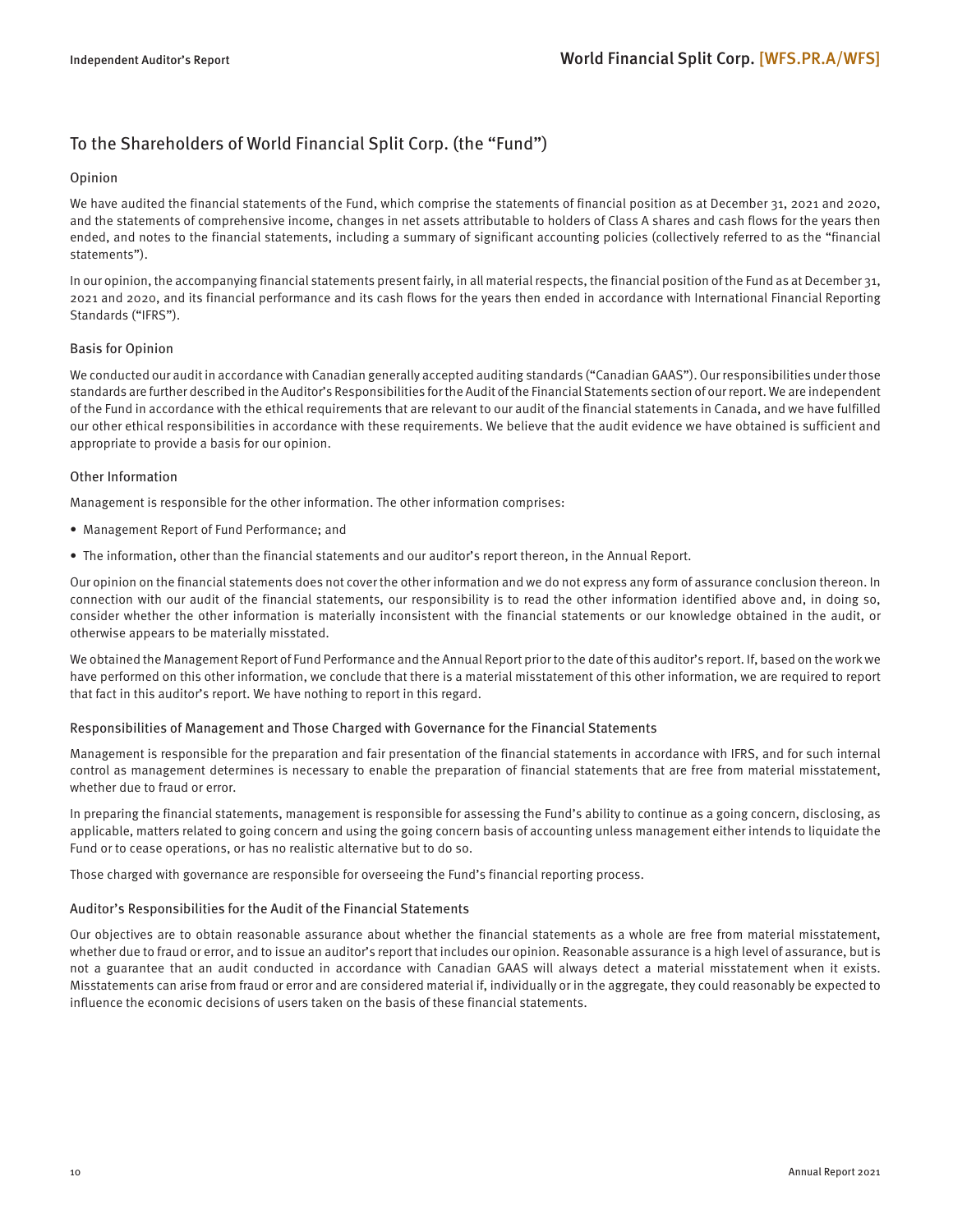As part of an audit in accordance with Canadian GAAS, we exercise professional judgment and maintain professional skepticism throughout the audit. We also:

- Identify and assess the risks of material misstatement of the financial statements, whether due to fraud or error, design and perform audit procedures responsive to those risks, and obtain audit evidence that is sufficient and appropriate to provide a basis for our opinion. The risk of not detecting a material misstatement resulting from fraud is higher than for one resulting from error, as fraud may involve collusion, forgery, intentional omissions, misrepresentations, or the override of internal control.
- Obtain an understanding of internal control relevant to the audit in order to design audit procedures that are appropriate in the circumstances, but not for the purpose of expressing an opinion on the effectiveness of the Fund's internal control.
- Evaluate the appropriateness of accounting policies used and the reasonableness of accounting estimates and related disclosures made by management.
- Conclude on the appropriateness of management's use of the going concern basis of accounting and, based on the audit evidence obtained, whether a material uncertainty exists related to events or conditions that may cast significant doubt on the Fund's ability to continue as a going concern. If we conclude that a material uncertainty exists, we are required to draw attention in our auditor's report to the related disclosures in the financial statements or, if such disclosures are inadequate, to modify our opinion. Our conclusions are based on the audit evidence obtained up to the date of our auditor's report. However, future events or conditions may cause the Fund to cease to continue as a going concern.
- Evaluate the overall presentation, structure and content of the financial statements, including the disclosures, and whether the financial statements represent the underlying transactions and events in a manner that achieves fair presentation.

We communicate with those charged with governance regarding, among other matters, the planned scope and timing of the audit and significant audit findings, including any significant deficiencies in internal control that we identify during our audit.

We also provide those charged with governance with a statement that we have complied with relevant ethical requirements regarding independence, and to communicate with them all relationships and other matters that may reasonably be thought to bear on our independence, and where applicable, related safeguards.

The engagement partner on the audit resulting in this independent auditor's report is Michael Darroch.

Deloitte LLP

Chartered Professional Accountants Licensed Public Accountants Toronto, Ontario March 21, 2022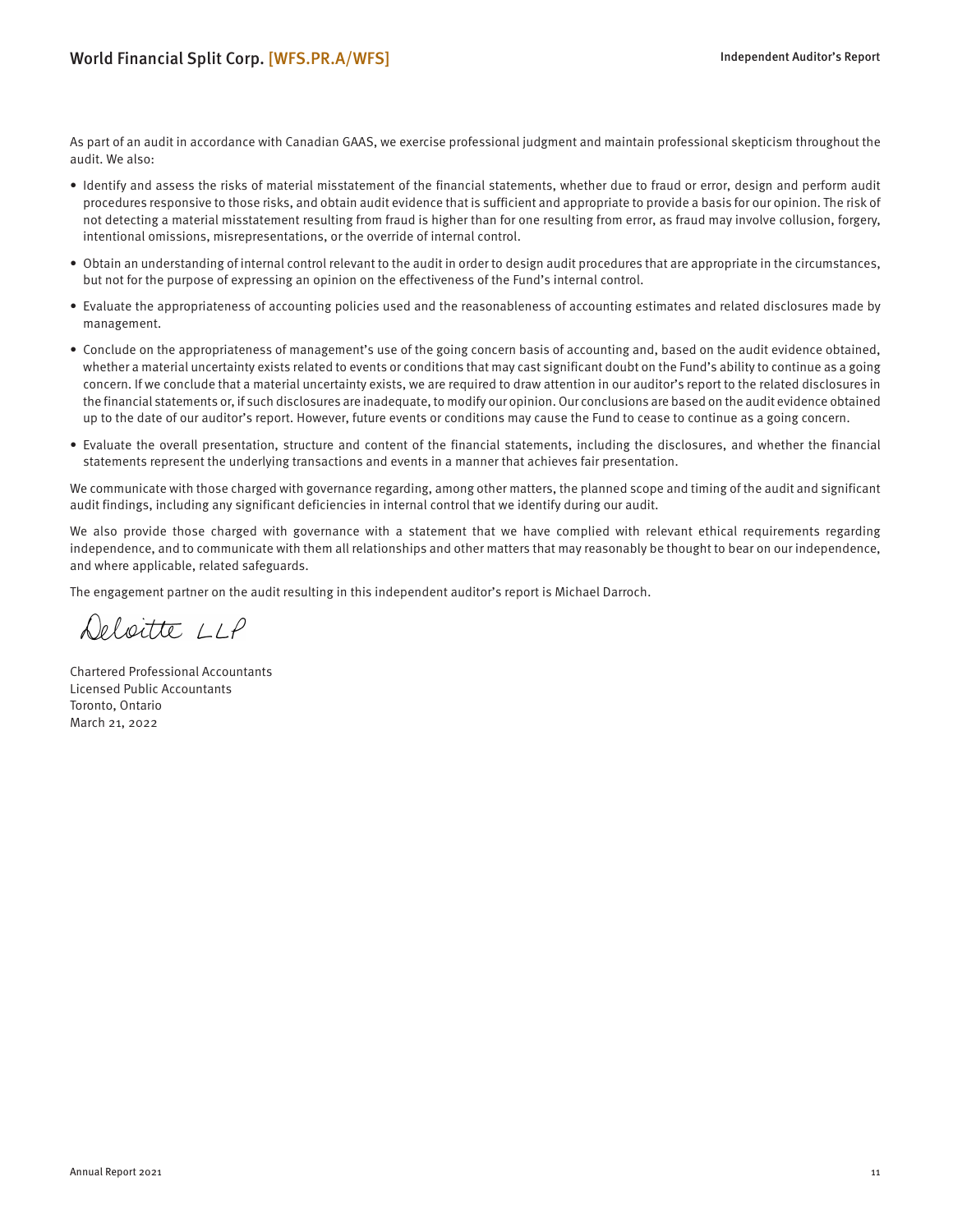# Statements of Financial Position

As at December 31

|                                                                        | Note | 2021             | 2020             |
|------------------------------------------------------------------------|------|------------------|------------------|
| <b>ASSETS</b>                                                          |      |                  |                  |
| Financial assets at fair value through profit or loss                  | 6    | \$<br>12,339,407 | \$<br>11,599,867 |
| Derivative assets                                                      | 6    | 48,025           | 26,366           |
| Dividends receivable                                                   |      | 19,574           | 14,547           |
| Cash                                                                   |      | 213,216          | 110,167          |
| <b>TOTAL ASSETS</b>                                                    |      | 12,620,222       | 11,750,947       |
| <b>LIABILITIES</b>                                                     |      |                  |                  |
| <b>Accrued liabilities</b>                                             |      | 77,294           | 51,025           |
| Derivative liabilities                                                 | 6    | 69,876           |                  |
| Accrued management fees                                                | 8    | 11,039           | 10,607           |
| Redeemable Preferred shares                                            |      | 9,276,340        | 10,117,870       |
| Class J shares                                                         |      | 100              | 100              |
| <b>TOTAL LIABILITIES</b>                                               |      | 9,434,649        | 10,179,602       |
| NET ASSETS ATTRIBUTABLE TO HOLDERS OF CLASS A SHARES                   |      | \$<br>3,185,573  | \$<br>1,571,345  |
| NET ASSETS ATTRIBUTABLE TO HOLDERS OF CLASS A SHARES PER CLASS A SHARE |      | \$<br>3.4341     | \$<br>1.5531     |

On behalf of the Manager, Mulvihill Capital Management Inc.

god Mum

 $M \wedge R$ 

John Mulvihill, Director **Mulvitial**, Circuit C. Bertram, Director Robert G. Bertram, Director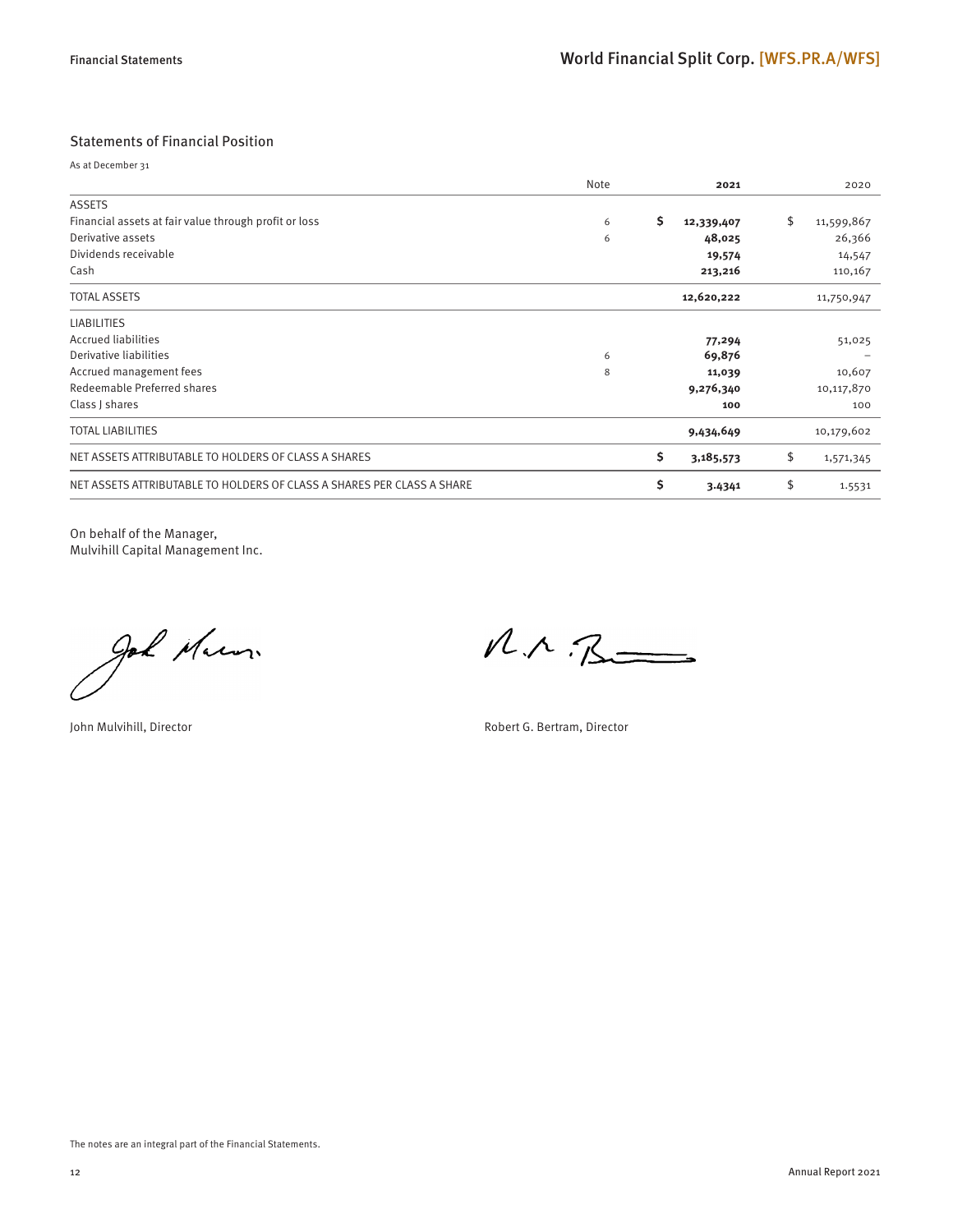# Statements of Comprehensive Income

Years ended December 31

|                                                                                          | Note           | 2021            | 2020                |
|------------------------------------------------------------------------------------------|----------------|-----------------|---------------------|
| <b>INCOME</b>                                                                            |                |                 |                     |
| Dividend income                                                                          |                | \$<br>358,711   | \$<br>389,567       |
| Interest income                                                                          |                |                 | 1,143               |
| Net realized gain/(loss) on investments at fair value through profit or loss             |                | 1,610,854       | (2,344,464)         |
| Net realized gain on options at fair value through profit or loss                        |                | 336,065         | 900,842             |
| Net realized loss on foreign exchange contracts at fair value through profit or loss     |                | (20, 780)       | (9,888)             |
| Net change in unrealized gain/(loss) on investments at fair value through profit or loss |                | 563,952         | (258, 432)          |
| TOTAL INCOME/(LOSS), NET                                                                 |                | 2,848,802       | (1, 321, 232)       |
| <b>EXPENSES</b>                                                                          |                |                 |                     |
| Management fees                                                                          | 8              | 134,081         | 126,678             |
| Service fees                                                                             |                | 9,009           | 451                 |
| Administrative and other expenses                                                        |                | 118,716         | 73,739              |
| <b>Transaction fees</b>                                                                  | 9              | 37,766          | 44,538              |
| Custodian fees                                                                           |                | 37,448          | 37,917              |
| Audit fees                                                                               |                | 38,039          | 38,039              |
| Director fees                                                                            | 8              | 19,200          | 19,200              |
| Independent review committee fees                                                        | 8              | 11,867          | 8,333               |
| Legal fees                                                                               |                | 1,157           | 1,972               |
| Shareholder reporting costs                                                              |                | 13,323          | 13,137              |
| Harmonized sales tax                                                                     |                | 31,803          | 29,366              |
| Withholding taxes                                                                        |                | 30,008          | 22,625              |
| <b>TOTAL EXPENSES</b>                                                                    |                | 482,417         | 415,995             |
| OPERATING PROFIT/(LOSS)                                                                  |                | 2,366,385       | (1,737,227)         |
| Preferred share distributions                                                            | $\overline{7}$ | (509, 098)      | (558, 810)          |
| INCREASE/(DECREASE) IN NET ASSETS ATTRIBUTABLE TO HOLDERS OF CLASS A SHARES              | 10             | \$<br>1,857,287 | \$<br>(2, 296, 037) |
| INCREASE/(DECREASE) IN NET ASSETS ATTRIBUTABLE TO HOLDERS OF CLASS A SHARES PER          |                |                 |                     |
| <b>CLASS A SHARE</b>                                                                     | 10             | \$<br>1.9096    | \$<br>(2.1421)      |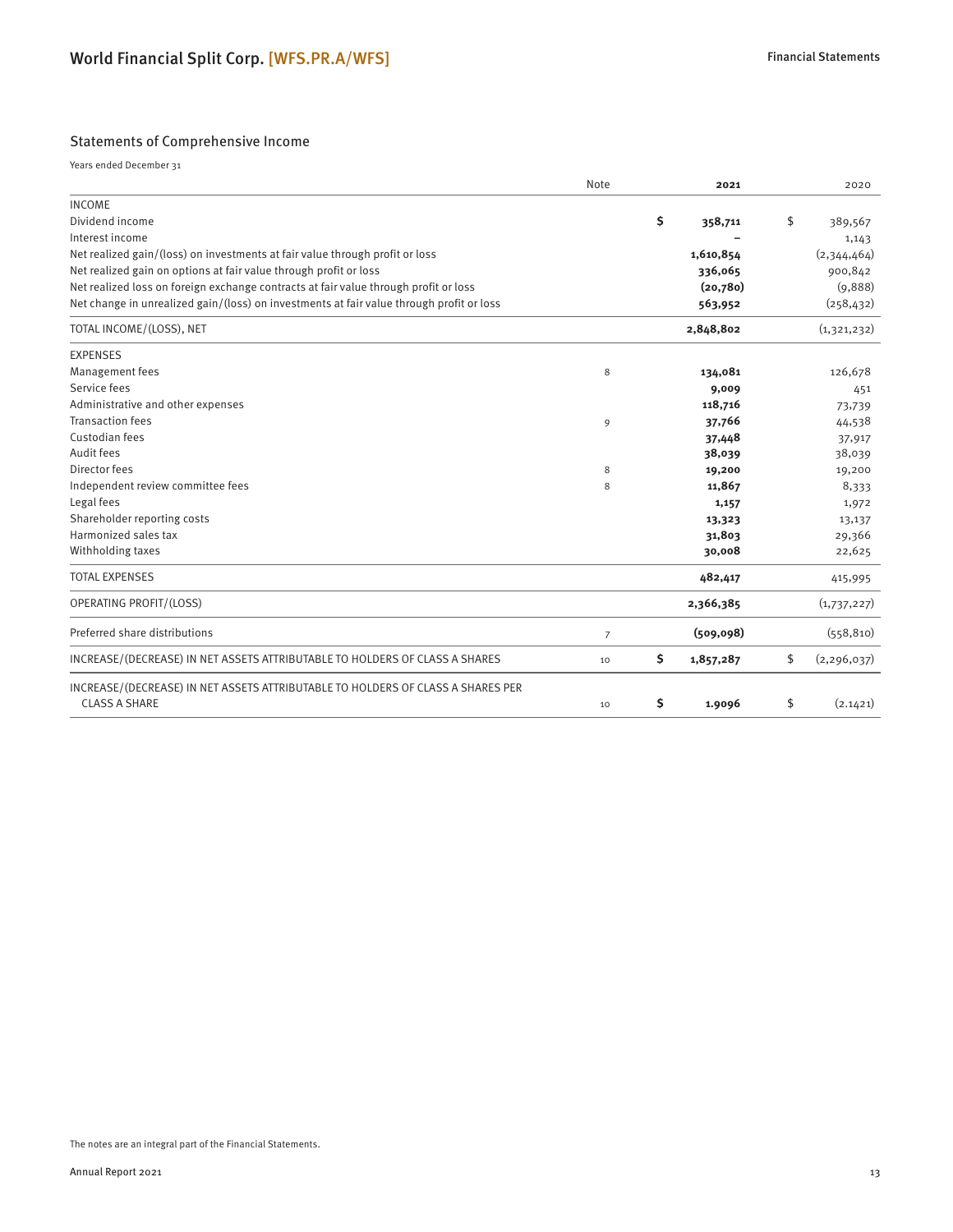# Statements of Changes in Net Assets Attributable to Holders of Class A Shares

Years ended December 31

|                                                                                 | 2021      | 2020            |
|---------------------------------------------------------------------------------|-----------|-----------------|
| NET ASSETS ATTRIBUTABLE TO HOLDERS OF CLASS A SHARES, BEGINNING OF YEAR         | 1,571,345 | \$<br>3,910,504 |
| Increase/(Decrease) in Net Assets Attributable to Holders of Class A Shares     | 1,857,287 | (2, 296, 037)   |
| <b>Class A Share Capital Transactions</b>                                       |           |                 |
| Value for Class A shares redeemed                                               | (243,059) | (43, 122)       |
| Changes in Net Assets Attributable to Holders of Class A Shares during the Year | 1,614,228 | (2,339,159)     |
| NET ASSETS ATTRIBUTABLE TO HOLDERS OF CLASS A SHARES, END OF YEAR               | 3,185,573 | \$<br>1,571,345 |

# Statements of Cash Flows

Years ended December 31

|                                                                                          | 2021           | 2020          |
|------------------------------------------------------------------------------------------|----------------|---------------|
| CASH AND CASH EQUIVALENTS, BEGINNING OF YEAR                                             | \$<br>110,167  | \$<br>597,273 |
| <b>Cash Flows Provided By (Used In) Operating Activities</b>                             |                |               |
| <b>Operating Profit/(Loss)</b>                                                           | 2,366,385      | (1,737,227)   |
| Adjustments to Reconcile Net Cash Provided By (Used In) Operating Activities             |                |               |
| Net realized (gain)/loss on investments at fair value through profit or loss             | (1,610,854)    | 2,344,464     |
| Net realized gain on options at fair value through profit or loss                        | (336,065)      | (900, 842)    |
| Net realized loss on foreign exchange contracts at fair value through profit or loss     | 20,780         | 9,888         |
| Net change in unrealized (gain)/loss on investments at fair value through profit or loss | (563, 952)     | 258,432       |
| Net change in unrealized (gain)/loss on foreign cash                                     | (18, 269)      | 20,453        |
| Increase in dividends receivable                                                         | (5,027)        | (2,708)       |
| Increase/(decrease) in accrued management fees and accrued liabilities                   | 26,701         | (6, 201)      |
| Purchase of investment securities                                                        | (28, 120, 919) | (21,984,060)  |
| Proceeds from disposition of investment securities                                       | 29,937,956     | 23,164,897    |
|                                                                                          | (669, 649)     | 2,904,323     |
| <b>Cash Flows Used In Financing Activities</b>                                           |                |               |
| Preferred share distributions                                                            | (509, 098)     | (558, 810)    |
| Preferred share redemptions                                                              | (841,530)      | (1,052,270)   |
| Class A share redemptions                                                                | (243,059)      | (43, 122)     |
|                                                                                          | (1,593,687)    | (1,654,202)   |
| Net Increase/(Decrease) in Cash during the Year                                          | 103,049        | (487, 106)    |
| CASH, END OF YEAR                                                                        | \$<br>213,216  | \$<br>110,167 |
|                                                                                          |                |               |
| Dividends received, net of withholding taxes                                             | \$<br>323,676  | \$<br>364,234 |
| Interest received                                                                        | \$             | \$<br>1,163   |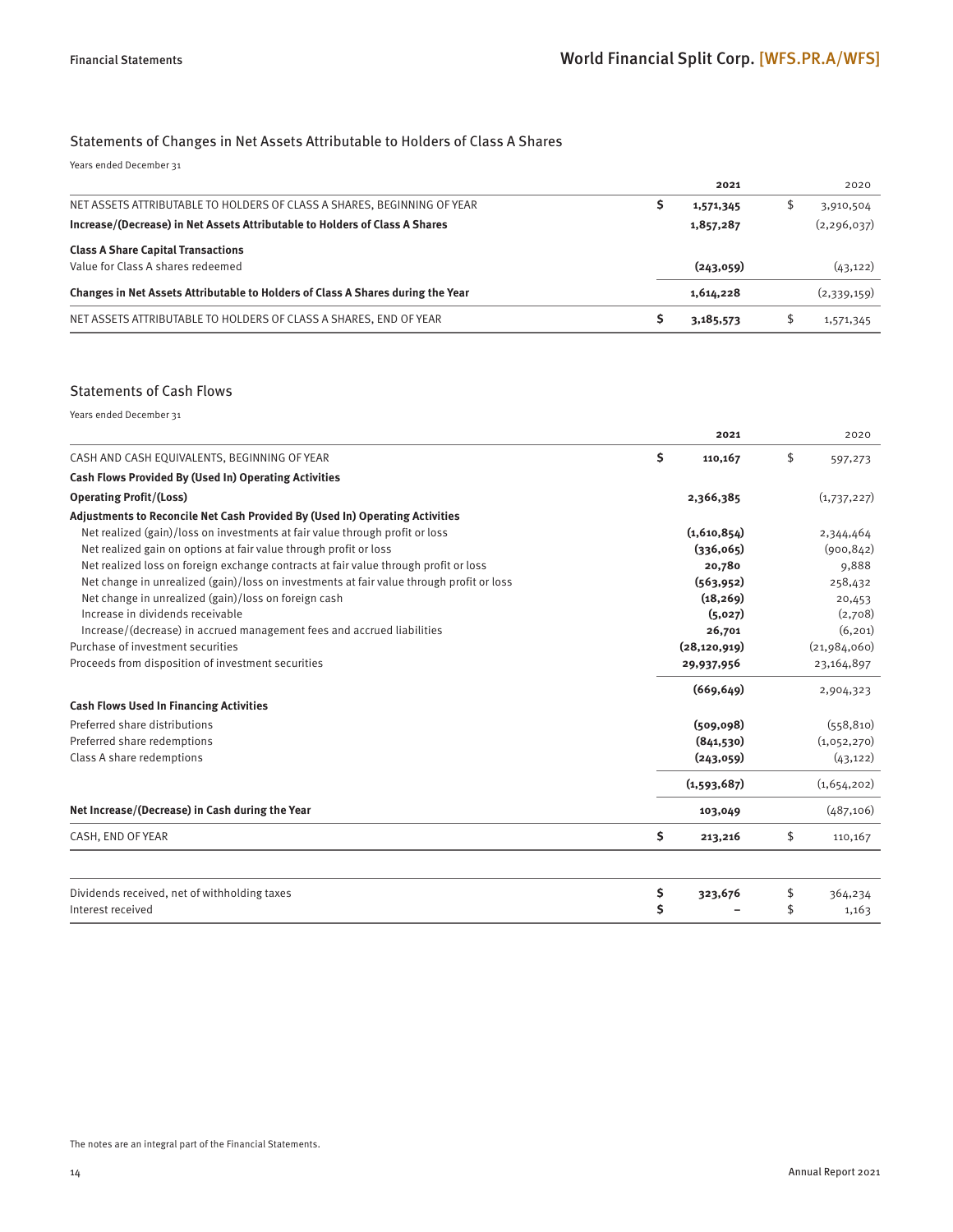# Schedule of Investments

As at December 31, 2021

|                                                                                   | Number of<br><b>Shares</b> | <b>Average Cost</b> | Fair<br>Value   | % of Net Assets<br><b>Attributable</b><br>to Holders of<br><b>Class A Shares</b><br>and Redeemable<br><b>Preferred Shares</b> |
|-----------------------------------------------------------------------------------|----------------------------|---------------------|-----------------|-------------------------------------------------------------------------------------------------------------------------------|
| <b>INVESTMENTS</b>                                                                |                            |                     |                 |                                                                                                                               |
| <b>Canadian Common Shares</b>                                                     |                            |                     |                 |                                                                                                                               |
| <b>Financials</b>                                                                 |                            |                     |                 |                                                                                                                               |
| <b>Bank of Montreal</b>                                                           | 3,200                      | \$<br>313,209       | \$<br>435,808   |                                                                                                                               |
| Brookfield Asset Management Inc. - Class A                                        | 8,000                      | 511,117             | 611,120         |                                                                                                                               |
| Royal Bank of Canada                                                              | 3,300                      | 436,566             | 443,025         |                                                                                                                               |
| Sun Life Financial Inc.                                                           | 8,900                      | 606,932             | 626,649         |                                                                                                                               |
| The Bank of Nova Scotia                                                           | 7,900                      | 672,179             | 707,445         |                                                                                                                               |
| The Toronto-Dominion Bank                                                         | 7,000                      | 598,293             | 678,860         |                                                                                                                               |
| <b>Total Financials</b>                                                           |                            | 3,138,296           | 3,502,907       | 28.1%                                                                                                                         |
| <b>Total Canadian Common Shares</b>                                               |                            | \$<br>3,138,296     | \$<br>3,502,907 | 28.1%                                                                                                                         |
| <b>Non-North American Common Shares</b>                                           |                            |                     |                 |                                                                                                                               |
| <b>Financials</b>                                                                 |                            |                     |                 |                                                                                                                               |
| Chubb Limited                                                                     | 2,800                      | \$<br>611,391       | \$<br>683,704   |                                                                                                                               |
| ING Groep N.V.                                                                    | 24,300                     | 400,515             | 427,269         |                                                                                                                               |
| <b>UBS Group AG</b>                                                               | 23,000                     | 446,903             | 519,168         |                                                                                                                               |
| <b>Total Financials</b>                                                           |                            | 1,458,809           | 1,630,141       | 13.1 %                                                                                                                        |
| <b>Total Non-North American Common Shares</b>                                     |                            | \$<br>1,458,809     | \$<br>1,630,141 | 13.1 %                                                                                                                        |
| <b>United States Common Shares</b>                                                |                            |                     |                 |                                                                                                                               |
| <b>Financials</b>                                                                 |                            |                     |                 |                                                                                                                               |
| <b>Bank of America Corporation</b>                                                | 11,600                     | \$<br>618,401       | \$<br>651,893   |                                                                                                                               |
| Berkshire Hathaway Inc. - Class B                                                 | 1,800                      | 577,245             | 679,829         |                                                                                                                               |
| BlackRock, Inc.                                                                   | 350                        | 410,597             | 404,772         |                                                                                                                               |
| Cboe Global Markets, Inc.                                                         | 3,000                      | 421,679             | 494,145         |                                                                                                                               |
| CME Group Inc.                                                                    | 2,200                      | 583,305             | 634,876         |                                                                                                                               |
| Fifth Third Bancorp                                                               | 6,700                      | 364,755             | 368,569         |                                                                                                                               |
| First Republic Bank                                                               | 2,000                      | 487,866             | 521,707         |                                                                                                                               |
| JPMorgan Chase & Co.                                                              | 3,100                      | 559,739             | 620,063         |                                                                                                                               |
| The Charles Schwab Corporation                                                    | 6,200                      | 618,769             | 658,633         |                                                                                                                               |
| The PNC Financial Services Group, Inc.                                            | 1,600                      | 405,464             | 405,260         |                                                                                                                               |
| The Progressive Corporation                                                       | 2,800                      | 367,328             | 363,055         |                                                                                                                               |
| <b>Total Financials</b>                                                           |                            | 5,415,148           | 5,802,802       | 46.5 %                                                                                                                        |
| <b>Real Estate</b>                                                                |                            |                     |                 |                                                                                                                               |
| Prologis, Inc.                                                                    | 3,500                      | 525,808             | 744,325         | 6.0%                                                                                                                          |
| <b>Total United States Common Shares</b>                                          |                            | \$<br>5,940,956     | \$<br>6,547,127 | 52.5 %                                                                                                                        |
| <b>Exchange-Traded Funds</b>                                                      |                            |                     |                 |                                                                                                                               |
| Premium Income Corporation - Class A                                              | 86,400                     | \$<br>630,120       | \$<br>659,232   | 5.3%                                                                                                                          |
| <b>Forward Exchange Contracts</b><br>Sold USD \$1,200,000, Bought CAD \$1,510,326 |                            |                     |                 |                                                                                                                               |
| @ 0.79453 - January 19, 2022                                                      |                            |                     | \$              |                                                                                                                               |
| Sold USD \$2,200,000, Bought CAD \$2,827,220                                      |                            |                     | (5,484)         |                                                                                                                               |
| @ 0.77815 - February 16, 2022                                                     |                            |                     | 48,025          |                                                                                                                               |
| <b>Total Forward Exchange Contracts</b>                                           |                            |                     | \$<br>42,541    | 0.3%                                                                                                                          |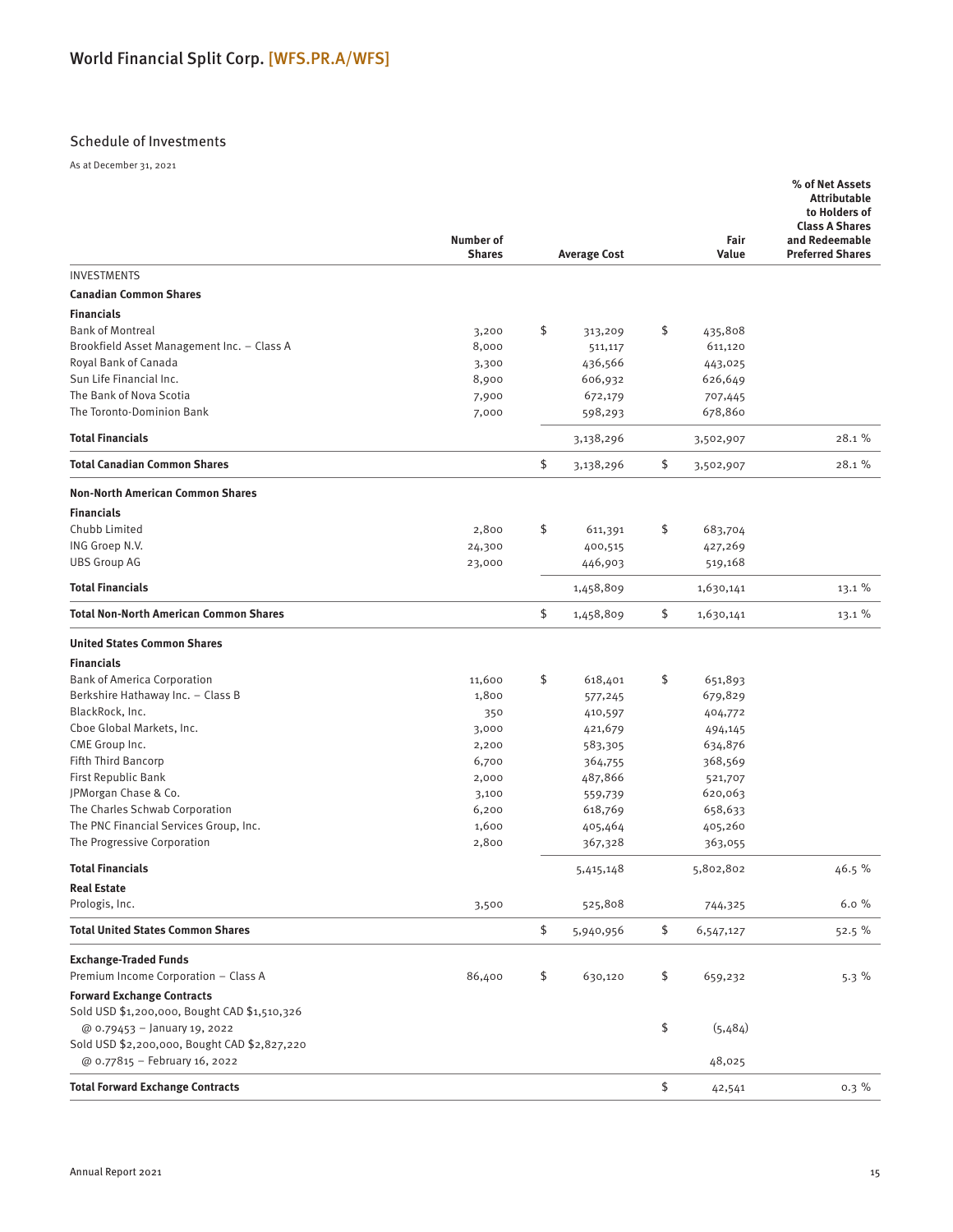# Schedule of Investments

As at December 31, 2021

|                                                                  | Number of<br><b>Contracts</b> | <b>Proceeds</b> |           | Fair<br>Value   | % of Net Assets<br><b>Attributable</b><br>to Holders of<br><b>Class A Shares</b><br>and Redeemable<br><b>Preferred Shares</b> |
|------------------------------------------------------------------|-------------------------------|-----------------|-----------|-----------------|-------------------------------------------------------------------------------------------------------------------------------|
| <b>Options</b>                                                   |                               |                 |           |                 |                                                                                                                               |
| Written Covered Call Options (100 shares per contract)           |                               |                 |           |                 |                                                                                                                               |
| Bank of America Corporation - January 2022 @ \$44                | (63)                          | \$              | (10, 533) | \$<br>(13,528)  |                                                                                                                               |
| Bank of America Corporation - January 2022 @ \$45                | (53)                          |                 | (9, 126)  | (5,791)         |                                                                                                                               |
| Brookfield Asset Management Inc. - Class A - January 2022 @ \$74 | (40)                          |                 | (5,680)   | (12, 320)       |                                                                                                                               |
| Choe Global Markets, Inc. - January 2022 @ \$128                 | (15)                          |                 | (6, 571)  | (8,432)         |                                                                                                                               |
| Fifth Third Bancorp - January 2022 @ \$43                        | (34)                          |                 | (4,308)   | (6, 227)        |                                                                                                                               |
| JPMorgan Chase & Co. - January 2022 @ \$155                      | (16)                          |                 | (7,839)   | (9,499)         |                                                                                                                               |
| The Charles Schwab Corporation - January 2022 @ \$84             | (31)                          |                 | (8,776)   | (8, 595)        |                                                                                                                               |
| <b>Total Written Covered Call Options</b>                        |                               |                 | (52, 833) | (64, 392)       | $(0.5)\%$                                                                                                                     |
| <b>Total Options</b>                                             |                               | \$              | (52, 833) | \$<br>(64, 392) | $(0.5)\%$                                                                                                                     |
| Adjustment for transaction fees                                  |                               |                 | (5,629)   |                 |                                                                                                                               |
| <b>TOTAL INVESTMENTS</b>                                         |                               | \$11,109,719    |           | \$12,317,556    | 98.8%                                                                                                                         |
| OTHER NET ASSETS                                                 |                               |                 |           | 144,357         | $1.2 \%$                                                                                                                      |
| NET ASSETS ATTRIBUTABLE TO HOLDERS OF CLASS A SHARES AND         |                               |                 |           |                 |                                                                                                                               |
| REDEEMABLE PREFERRED SHARES                                      |                               |                 |           | \$12,461,913    | 100.0 %                                                                                                                       |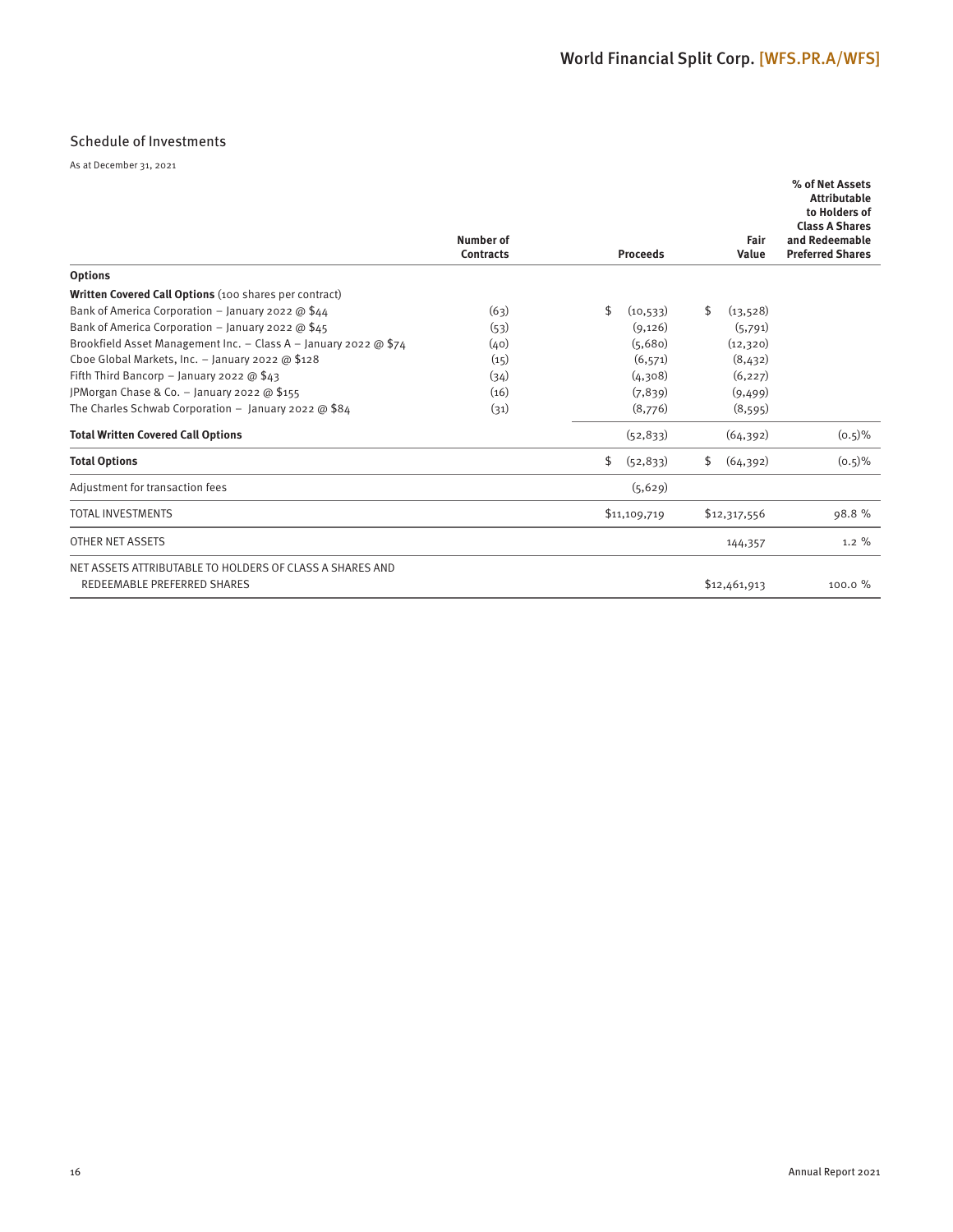#### 1. Corporate Information

World Financial Split Corp. (the "Fund") is a mutual fund corporation incorporated under the laws of the Province of Ontario on December 5, 2003. The Fund began operations on February 17, 2004. On May 28, 2018, the Fund announced the automatic extension of the maturity date of the Class A and Preferred shares of the Fund for an additional seven year period to June 30, 2025. The address of the Fund's registered office is 121 King Street West, Suite 2600, Toronto, Ontario.

On January 1, 2022, Strathbridge Asset Management Inc. announced a name change back to Mulvihill Capital Management Inc. ("Mulvihill"). Mulvihill is the Manager as well as the Investment Manager of the Fund. RBC Investor Services Trust is the Custodian of the Fund.

The Fund is a split share corporation designed to provide Preferred shareholders with fixed cumulative preferential quarterly distributions and the Class A shareholders with quarterly distributions and the return of the original issue price on the termination date of the Fund. The shares are listed on the Toronto Stock Exchange under the ticker symbols WFS.PR.A for the Preferred shares and WFS for the Class A shares. A Unit of the Fund consists of one Preferred share and one Class A share.

The Fund invests in a portfolio which includes common equity securities selected from the ten largest financial services or real estate companies by market capitalization in each of Canada, the United States and the Rest of the World (the "Portfolio Universe"). The issuers of securities in the Portfolio Universe, other than Canadian issuers, must have a minimum credit rating of "A" from Standard & Poor's Rating Services or a comparable rating from an equivalent rating agency. In addition, up to 25 percent of the net asset value of the Fund may be invested in common equity securities of financial services or real estate companies not included in the Portfolio Universe as long as such companies have a market capitalization at the time of investment of at least US\$10 billion and for non-Canadian issuers, a minimum credit rating of "A-" from Standard & Poor's Rating Services or a comparable rating from an equivalent rating agency. The Fund may also invest in public investment funds including exchange-traded funds or other Mulvihill Funds (provided that no more than 15 percent of the net asset value of the Fund may be invested in securities of other Mulvihill Funds) that provide exposure to such securities.

The Fund employs an active covered call strategy to enhance the income generated by the portfolio and to reduce volatility. In addition, the Fund may write cash covered put options in respect of securities in which it is permitted to invest.

The strategy is a quantitative, technical based methodology that identifies appropriate times to write and/or close out option positions compared to writing continuously and rolling options every thirty days. This proprietary process has been developed over many years through various market cycles. The Manager believes the primary benefit to investors is to maximize the total return of the particular portfolio while reducing the level of volatility of the portfolio, thereby increasing the risk-adjusted return.

These financial statements were approved by the Board of Directors on March 3, 2022.

#### 2. Basis of Presentation

The annual financial statements for the Fund have been prepared in compliance with International Financial Reporting Standards ("IFRS") as adopted by the International Accounting Standards Board.

## 3. Summary of Significant Accounting Policies

#### Functional and Presentation Currency

Items included in the financial statements of the Fund are measured in the currency of the primary economic environment in which the Fund operates (the "functional currency"). Despite investments and related income being primarily in U.S. currency, the Manager has determined that the Canadian dollar is the functional currency as the Fund incurs its expenses, measures

its performance and issues and redeems shares in Canadian dollars. The financial statements of the Fund are presented in Canadian dollars which is the Fund's presentation currency.

#### Financial Instruments

IFRS 9 Financial Instruments ("IFRS 9") requires assets to be carried at amortized cost or fair value, with changes in fair value recognized in profit and loss or other comprehensive income, based on the entity's business model for managing financial assets and the contractual cash flow characteristics of the financial assets.

Financial Assets and Financial Liabilities at Fair Value Through Profit or Loss

#### Classification

#### Financial Assets

The Fund classifies its investments in equity securities based on its business model for managing those financial assets and the contractual cash flow characteristics of the financial assets.

These financial assets are managed and their performance is evaluated on a fair value basis. The Fund also manages these financial assets with the objective of realizing cash flows through sales. Further, an option to irrevocably designate any equity securities at fair value through other comprehensive income ("FVOCI") has not been taken.

Consequently, these financial assets are mandatorily measured at FVTPL.

#### Held for Trading

Financial assets or financial liabilities held for trading are those acquired or incurred principally for the purpose of selling or repurchasing in the near future or on initial recognition they are a part of a portfolio of identified financial instruments that the Fund manages together and has a recent actual pattern of short term profit-taking.

All derivatives are included in this category and mandatorily measured at **FVTPL.** 

The Fund does not apply general hedge accounting to any of its derivatives positions.

#### Financial Assets and Financial Liabilities at Amortized Cost

The financial assets and liabilities measured at amortized cost may include cash, dividends receivable, due from brokers – investments, due to brokers – investments, accrued liabilities, accrued management fees, redemptions payable, Redeemable Preferred shares, Class J shares and the Fund's obligation for net assets attributable to holders of Class A shares.

IFRS 9 requires the expected credit loss model ("ECL") as the impairment model for financial assets carried at amortized cost. At each reporting date, the Fund measures the loss allowance on cash collateral held, amounts due from broker, accrued income and other short-term receivables at an amount equal to the lifetime expected credit losses if the credit risk has increased significantly since initial recognition. If, at the reporting date, the credit risk has not increased significantly since initial recognition, the Fund measures the loss allowance at an amount equal to the 12 month expected credit losses. Given the short-term nature of the receivables and the high credit quality, the Fund has determined that the expected credit loss allowances are not material.

#### Fair Value Measurement

Fair value is the price that would be received to sell an asset or paid to transfer a liability in an orderly transaction between market participants at the measurement date. The fair value of financial assets and liabilities traded in active markets are based on quoted market prices at the close of trading on the reporting date. The Fund uses the last traded market price as its valuation input for financial assets and liabilities if the last traded price falls within the bid-ask spread. In other circumstances where the last traded price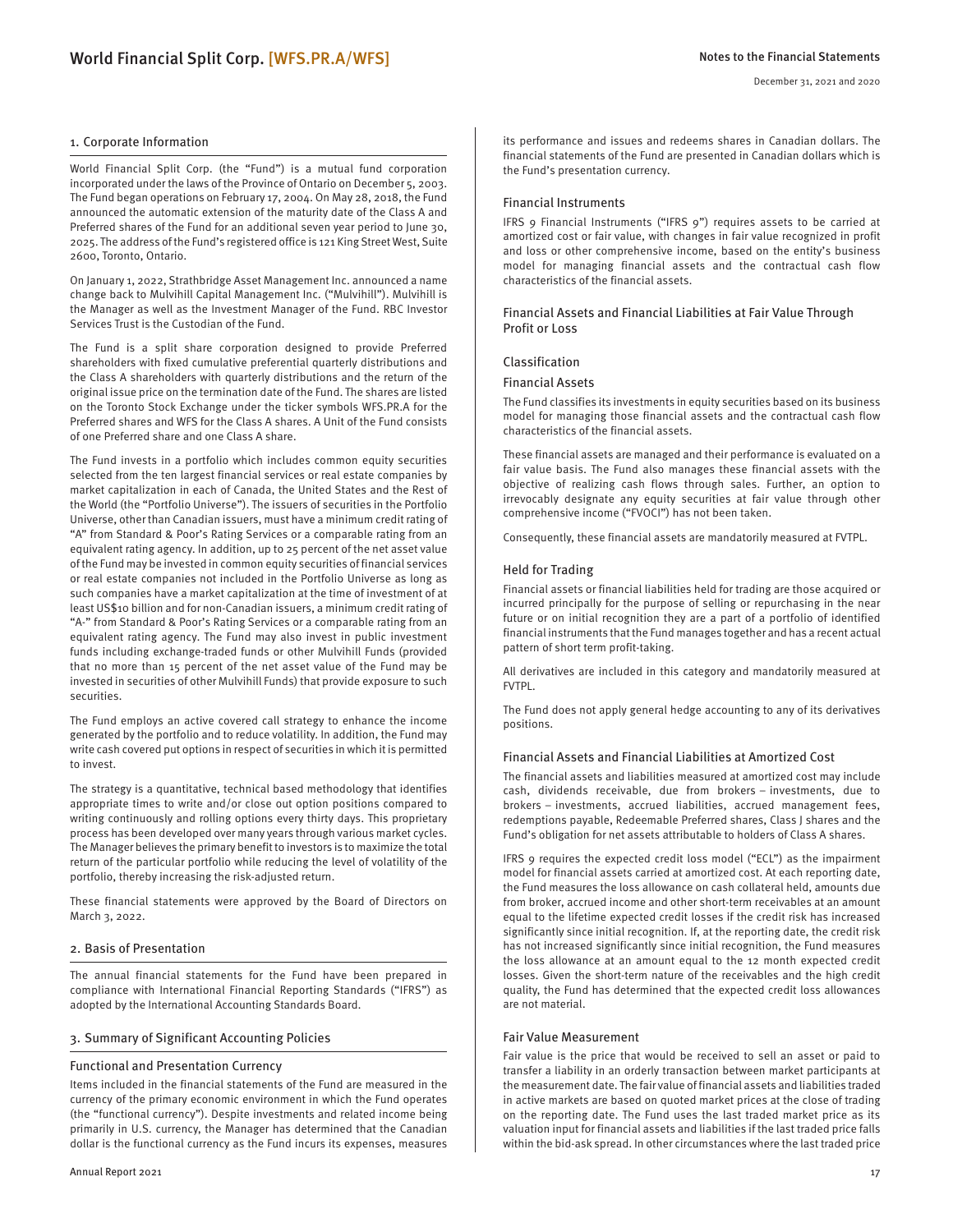is not within the bid-ask spread, the Manager determines the point within the bid-ask spread that is most representative of fair value for financial reporting purposes.

The fair value of financial assets and liabilities that are not traded in an active market is determined by valuation techniques as described in Note 4.

#### Investment Transactions and Income

Investment transactions are accounted for on a trade date basis. Net realized gain/(loss) on investments at fair value through profit or loss and net change in unrealized gain/(loss) on investments at fair value through profit or loss are determined on an average cost basis. Realized gains and losses related to options are included in net realized gain/(loss) on options at fair value through profit or loss. Realized gains and losses relating to written options may arise from:

- (i) Expiration of written options whereby realized gains are equivalent to the premium received,
- (ii) Exercise of written covered call options whereby realized gains or losses are equivalent to the premium received in addition to the realized gain or loss from disposition of the related investments at the exercise price of the option, and
- (iii) Closing of written options whereby realized gains or losses are equivalent to the cost of purchasing options to close the positions, net of any premium received.

Realized gains and losses relating to purchased put options may arise from:

- (i) Expiration of purchased put options whereby realized losses are equivalent to the premium paid,
- (i) Exercise of purchased put options whereby realized gains or losses are equivalent to the realized gain or loss from disposition of the related investments at the exercise price of the option less the premium paid, and
- (i) Sale of purchased put options whereby realized gains or losses are equivalent to the sale proceeds, net of any premium paid.

Option premiums received are reflected as deferred credits in investments so long as the options are outstanding. Any difference resulting from revaluation is included in the net change in unrealized gain/(loss) on investments at fair value through profit or loss. The premiums received on written put options that are exercised are included in the cost of the security purchased.

Dividend income is recorded on the ex-dividend date.

Interest income is measured using the effective interest method and recorded on a daily basis.

#### Foreign Currency Translation

Assets and liabilities denominated in foreign currencies are translated into Canadian dollars at the prevailing rate of exchange on each valuation date. Purchases and sales of investments, and income derived from investments are translated at the rate of exchange prevailing on the respective dates of such transactions.

Foreign exchange gains (losses) on short-term investments are reflected as interest income (loss). Realized gains (losses) relating to forward exchange contracts are included in net realized gain/(loss) on forward exchange contracts at fair value through profit or loss. Other foreign exchange gains (losses) are recorded as realized or unrealized gain/(loss) on investments at fair value through profit or loss, as appropriate.

#### Short-Term Investments

Short-term investments are held for investment purposes and consist primarily of money market instruments with original maturities of 90 days or less.

IAS 32, Financial Instruments: Presentation ("IAS 32") requires that the Class A and Class J shares (which are puttable instruments) be classified as financial liabilities unless all the criteria outlined in IAS 32 paragraph 16A are met. The Fund's Class A and Class J shares do not meet the definition of IAS 32 paragraph 16A to be classified as equity.

## Increase/(Decrease) in Net Assets Attributable to Holders of Class A Shares per Class A Share

The increase/(decrease) in net assets attributable to holders of Class A shares per Class A share is calculated by dividing the increase/ (decrease) in net assets attributable to holders of Class A shares by the weighted average number of Class A shares outstanding during the year. Please refer to Note 10 for the calculation.

#### Taxation

The Fund is a "mutual fund corporation" as defined in the Income Tax Act (Canada) (the "Act") and is subject to tax in respect of its net realized capital gains. This tax is refundable in certain circumstances. Also, the Fund is generally subject to a tax of 381/3 percent under Part IV of the Act on taxable dividends received in the year. This tax is fully refundable upon payment of sufficient dividends. The Fund is also subject to tax on the amount of its interest and foreign dividend income that is not offset by operating expenses and share issue expenses.

The Fund is also a "financial intermediary corporation" as defined in the Act and, as such, is not subject to tax under Part IV.1 of the Act on dividends received nor is it generally liable to tax under Part VI.1 on dividends paid on taxable preferred shares.

The Fund currently incurs withholding taxes imposed by certain foreign countries on investment income. Such foreign income is recorded gross of withholding taxes, and the withholding taxes are presented as an expense item in the Statement of Comprehensive Income.

# IAS 7 Statement of Cash Flows

IAS 7 Statement of Cash Flows ("IAS 7") requires disclosures related to changes in liabilities arising from financing activities for annual periods beginning on or after January 1, 2017. Class A shares issued by the Fund are classified as financial liabilities in accordance with IAS 32, as they do not meet the definition of puttable instruments to be classified as equity in accordance with IAS 32 for financial reporting purposes.

A reconciliation between the opening and closing balances of the Class A shares of the Fund is presented in the Statement of Changes in Net Assets Attributable to Holders of Class A Shares, including changes from cash flows and non-cash changes. Further, a reconciliation between the opening and closing balances of the Redeemable Preferred shares of the Fund is presented below, including changes from cash flows and non-cash changes.

|                                         | Jan. 1,<br>2021  | Cash<br>Changes<br>Cash<br>Redemptions | Non-Cash<br>Changes | Dec. 31,<br>2021 |
|-----------------------------------------|------------------|----------------------------------------|---------------------|------------------|
| Redeemable Preferred<br>Shares (Note 7) | \$<br>10,117,870 | (841,530)                              |                     | \$<br>9,276,340  |
|                                         | Jan. 1,<br>2020  | Cash<br>Changes<br>Cash<br>Redemptions | Non-Cash<br>Changes | Dec. 31,<br>2020 |
| Redeemable Preferred<br>Shares (Note 7) | \$<br>11,170,140 | (1,052,270)                            | - \$                | 10,117,870       |

## 4. Critical Accounting Estimates and Judgments

The preparation of financial statements requires the Manager to use judgment in applying accounting policies and to make estimates and assumptions about the future. The resulting accounting estimates will, by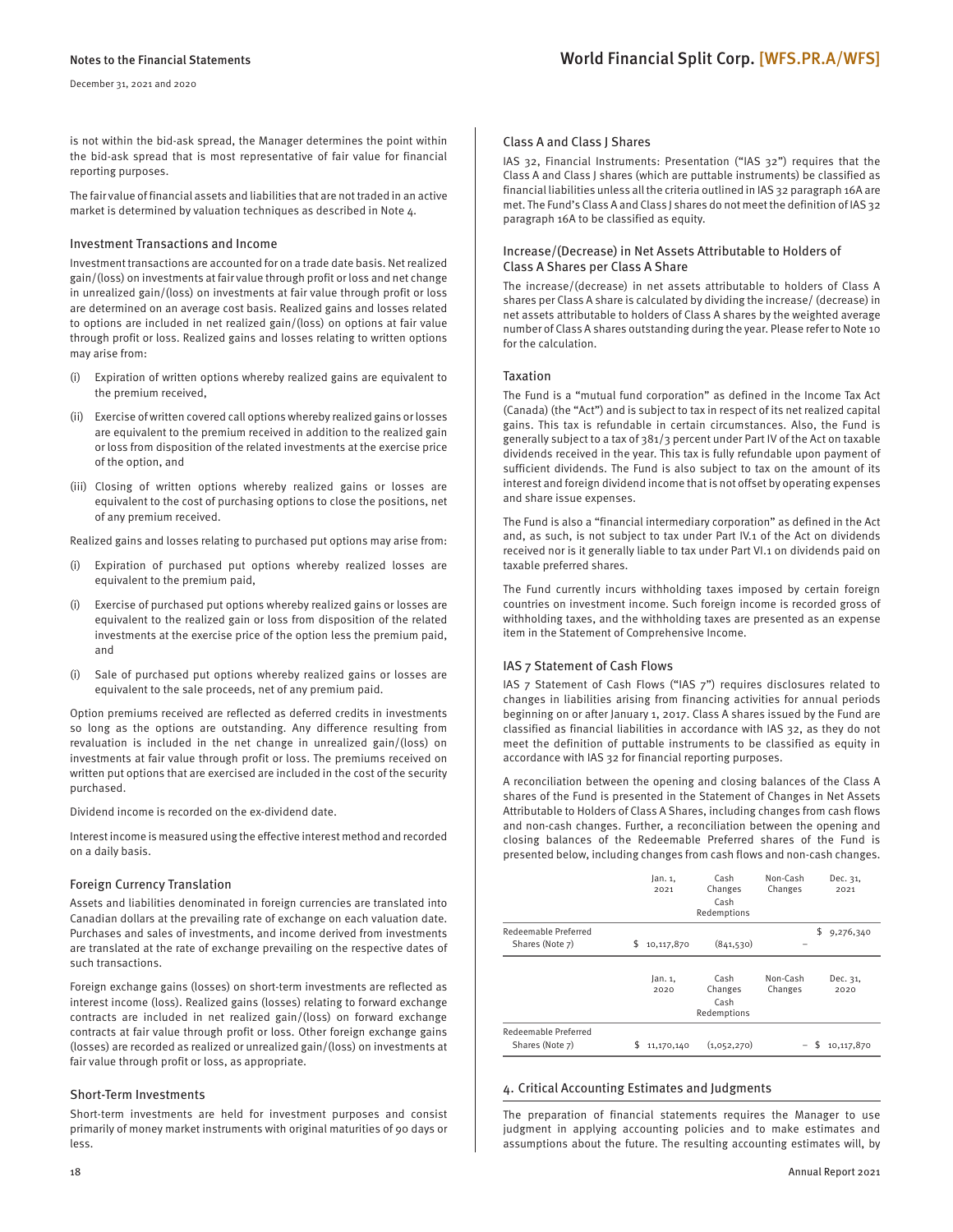definition, seldom equal the related actual results. The following discusses the most significant accounting judgments and estimates that the Fund has made in preparing the financial statements.

The Manager considers the currency of the primary economic environment in which the Fund operates to be Canadian dollars as this is the currency which in their opinion most faithfully represents the economic effects of underlying transactions, events and conditions. The financial statements of the Fund are presented in Canadian dollars as the Fund's presentation currency.

The Fund may, from time to time, hold financial instruments that are not quoted in active markets. Fair values of such instruments are determined by using valuation models and techniques generally recognized as standard within the investment industry. These valuation methods use observable data as practicable as possible. Observable market data are readily available and supplied by independent sources actively involved in the relevant market. However, areas such as credit risk (both own and counterparty) and its correlations require the Manager to make estimates. Significant changes in assumptions about these factors could adversely affect the reported fair values of financial instruments. Please refer to Note 6 for a further analysis of risks associated with financial instruments.

#### 5. Capital Disclosures

IAS 1, Presentation of Financial Statements ("IAS 1"), requires the disclosure of: (i) an entity's objectives, policies and processes for managing capital; (ii) quantitative data and qualitative information about what the entity regards as capital; (iii) whether the entity has complied with any capital requirements; and (iv) if it has not complied, the consequences of such noncompliance. The Fund's objectives, policies and processes are described in Note 1, information on the Fund's shares is described in Note 7 and the Fund does not have any externally imposed capital requirements.

#### 6. Risks Associated with Financial Instruments

The Fund is exposed to various types of risks that are associated with its investment strategies, financial instruments and markets in which the Fund invests. The most important risks include credit risk, liquidity risk, market risk (including currency risk, interest rate risk, and price risk), concentration risk and capital risk management.

#### Credit Risk

The Fund is subject to the credit risk that its counterparty (whether a clearing corporation, in the case of exchange-traded instruments, or other third party, in the case of over-the-counter instruments) may be unable to meet its obligations. The Fund manages these risks through the use of various risk limits and trading strategies.

The Fund measures credit risk and lifetime ECLs related to the receivables using historical analysis and forward-looking information in determining the ECL.

The Fund is also exposed to counterparty credit risk on derivative financial instruments. The counterparty credit risk for derivative financial instruments is managed by dealing with counterparties that have a credit rating that is not below the level of approved credit ratings as set out in National Instrument 81-102. During the years ended December 31, 2021 and 2020, the counterparties to the Fund's derivative financial instruments had a credit rating of A-1 or higher from Standard & Poor's Ratings Services.

The Fund's derivative instruments are subject to offsetting, enforceable netting arrangements and similar agreements. The Fund and its counterparty have elected to settle all transactions on a gross basis; however, each party has the option to settle all open contracts on a net basis in the event of default of the other party. All outstanding derivatives have been presented on a gross basis on the Statement of Financial Position as derivative assets or derivative liabilities, as they do not meet the criteria for offsetting in IAS 32 paragraph 42.

#### Liquidity Risk

Liquidity risk is the possibility that investments in the Fund cannot be readily converted into cash when required. To manage this risk, the Fund invests the

majority of its assets in investments that are traded in an active market and which can be easily disposed. In addition, the Fund aims to retain sufficient cash and short-term investments to maintain liquidity and to meet its obligations when due.

Cash is required to fund redemptions. Shareholders must surrender shares at least 10 business days prior to the last day of the month and receive payment on or before 10 calendar days following the month end valuation date. Therefore the Fund has a maximum of 20 business days to generate sufficient cash to fund redemptions mitigating liquidity issues.

The amounts in the table are the contractual undiscounted cash flows:

|                             | As at December 31, 2021 | <b>Financial Liabilities</b><br>On Demand | Total         |    |            |
|-----------------------------|-------------------------|-------------------------------------------|---------------|----|------------|
|                             |                         |                                           | < 3 months    |    |            |
| <b>Accrued liabilities</b>  | \$                      |                                           | \$<br>77,294  | \$ | 77,294     |
| Derivative liabilities      |                         |                                           | 69,876        |    | 69,876     |
| Accrued management fees     |                         |                                           | 11,039        |    | 11,039     |
| Redeemable Preferred shares |                         | 9,276,340                                 |               |    | 9,276,340  |
| Class I shares              |                         | 100                                       |               |    | 100        |
| Class A shares              |                         | 3,185,573                                 |               |    | 3,185,573  |
|                             |                         | 12,462,013                                | \$<br>158,209 | \$ | 12.620.222 |
|                             |                         |                                           |               |    |            |

|                             | As at December 31, 2020<br><b>Financial Liabilities</b> |            |              |              |
|-----------------------------|---------------------------------------------------------|------------|--------------|--------------|
|                             |                                                         | On Demand  | < 3 months   | Total        |
| <b>Accrued liabilities</b>  | \$                                                      |            | \$<br>51,025 | \$<br>51,025 |
| Accrued management fees     |                                                         |            | 10,607       | 10,607       |
| Redeemable Preferred shares |                                                         | 10,117,870 |              | 10,117,870   |
| Class J shares              |                                                         | 100        |              | 100          |
| Class A shares              |                                                         | 1,571,345  |              | 1,571,345    |
|                             |                                                         | 11,689,315 | 61,632       | 11,750,947   |

Redeemable Preferred shares are redeemable on demand at the holder's option. However, the Manager does not expect that the contractual maturity disclosed above will be representative of the actual cash flows, as holders of these instruments typically retain them for a longer period or to the Termination Date of June 30, 2025.

#### Market Risk

The Fund's investments are subject to market risk which is the risk that the fair value or future cash flows of a financial instrument will fluctuate because of changes in the market prices. The following include sensitivity analyses that show how the net assets attributable to holders of Class A shares would have been affected by a reasonably possible change in the relevant risk variable at each reporting date. In practice, the actual results may differ and the differences could be material.

#### (a) Currency Risk

Currency risk is the risk that the fair value or future cash flows of a financial instrument will fluctuate because of changes in foreign exchange rates. The portfolio includes securities and options denominated in foreign currencies. The net asset value of the Fund and the value of the dividends and option premiums received by the Fund will be affected by fluctuations in the value of the foreign currencies relative to the Canadian dollar. The Fund uses forward exchange contracts, from time to time, to actively hedge all or part of the majority of its foreign currency exposure.

The table below indicates the foreign currencies to which the Fund had significant exposure to as at December 31, 2021 and 2020 in Canadian terms, and the notional amounts of forward exchange contracts. The table also illustrates the potential impact on the net assets attributable to Class A shares and Redeemable Preferred shares if the Canadian dollar had strengthened or weakened by 5 percent in relation to each of the other currencies, with all other variables held constant.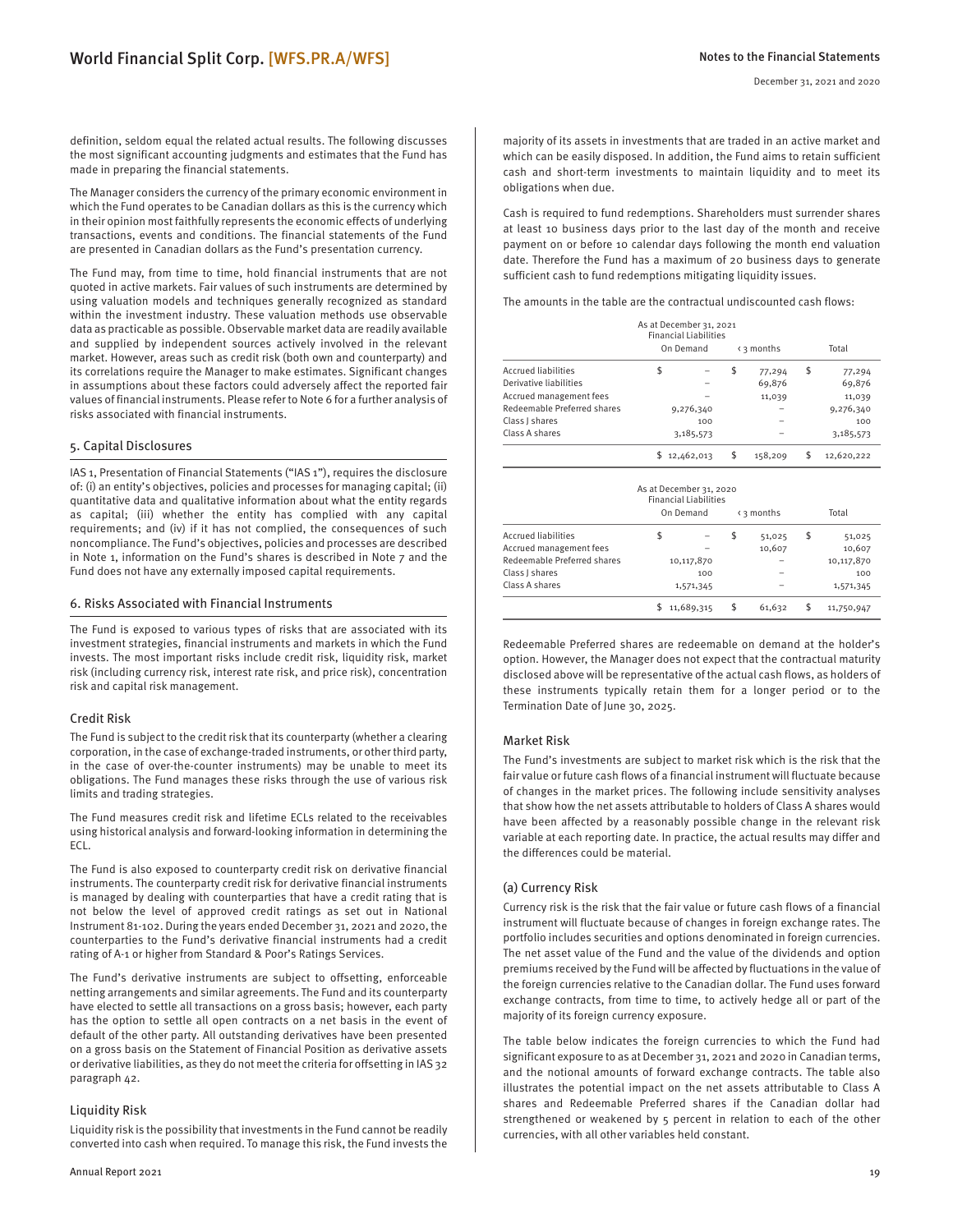December 31, 2021 and 2020

|                                                                                      |          | As at December 31, 2021<br>U. S. Currency Exposure |                                                   |                             |                                                                                                         |         |
|--------------------------------------------------------------------------------------|----------|----------------------------------------------------|---------------------------------------------------|-----------------------------|---------------------------------------------------------------------------------------------------------|---------|
|                                                                                      |          |                                                    |                                                   |                             | Impact on Net Assets<br>Attributable to<br>Holders of Class A Shares and<br>Redeemable Preferred Shares |         |
|                                                                                      | Monetary | Non-<br>Monetary                                   | Total                                             | Monetary                    | Non-<br>Monetary                                                                                        | Total   |
|                                                                                      | \$       |                                                    | $(4,189,849)$ \$ 8,125,196 \$ 3,935,347           | $$^{(209,492)}$$ 406,260 \$ |                                                                                                         | 196,768 |
| % of Net Assets<br>Attributable to<br>Holders of Class A<br>Shares and<br>Redeemable |          |                                                    |                                                   |                             |                                                                                                         |         |
| <b>Preferred Shares</b>                                                              | (34)%    | 65%                                                | 31%                                               | $(2)\%$                     | 3%                                                                                                      | $1\%$   |
|                                                                                      |          | As at December 31, 2020<br>U. S. Currency Exposure |                                                   |                             | Impact on Net Assets<br>Attributable to                                                                 |         |
|                                                                                      |          |                                                    |                                                   |                             | Holders of Class A Shares and<br>Redeemable Preferred Shares                                            |         |
|                                                                                      | Monetary | Non-<br>Monetary                                   | Total                                             | Monetary                    | Non-<br>Monetary                                                                                        | Total   |
|                                                                                      |          |                                                    | $$$ $(2,849,711)$ $$$ $5,823,963$ $$$ $2,974,252$ | $$(142, 486)$ \$            | 291,198 \$                                                                                              | 148,712 |
| % of Net Assets<br>Attributable to<br>Holders of Class A<br>Shares and<br>Redeemable |          |                                                    |                                                   |                             |                                                                                                         |         |
| <b>Preferred Shares</b>                                                              | (24)%    | 50%                                                | 26%                                               | $(1)\%$                     | 2%                                                                                                      | $1\%$   |

#### (b) Interest Rate Risk

Interest rate risk is the risk that changes in interest rates will adversely affect the fair value of a financial instrument. The financial instruments which potentially expose the Fund to interest rate risk are the short-term fixed income securities. The Fund has minimal sensitivity to changes in rates since securities are usually held to maturity and are short-term in nature.

#### (c) Price Risk

Price risk is the risk that the value of financial instruments will fluctuate as a result of changes in market prices (other than those arising from interest rate or currency risk), whether caused by factors specific to an individual investment, its issuer, or all factors affecting all instruments traded in a market or segment. The Fund's most significant exposure to price risk arises from its investments in equity securities. Net assets per Unit varies as the value of the securities in the Fund varies. The Fund has no control over the factors that affect the value of the securities in the Fund, including factors that affect all the companies in the global financial services industry.

The Fund's price risk is managed by taking a long-term perspective and utilizing an option writing program, as well as by the use of purchased put options. Approximately 99 percent (2020 – 99 percent) of the Fund's net assets attributable to holders of Class A shares, excluding the Redeemable Preferred Share liability, held at December 31, 2021 were publicly traded equities. If equity prices on the exchange increased or decreased by 5 percent as at December 31, 2021, the net assets attributable to holders of Class A shares, excluding the Redeemable Preferred Share liability, would have increased or decreased by \$0.6 million (2020 – \$0.6 million) respectively or

5.0 percent (2020 – 5.0 percent) of the net assets attributable to holders of Class A shares, excluding the Redeemable Preferred Share liability, with all other factors remaining constant. In practice, actual trading results may differ and the difference could be material.

The Manager believes that a portfolio that is subject to covered call option writing or purchased put options should provide a degree of protection against falling share prices in a downward trending market.

#### Concentration Risk

Concentration risk arises as a result of the concentration of exposures with the same category, whether it is geographical location, product type, industry Sector or counterparty type. The following is a summary of the Fund's concentration risk:

|                      | Dec. 31,<br>2021 | Dec. 31,<br>2020 |
|----------------------|------------------|------------------|
| <b>United States</b> | 53.1%            | 34.0%            |
| Canada               | 33.7%            | 49.8%            |
| Rest of World        | 13.2%            | 16.2%            |
|                      | $100.0\%$        | $100.0\%$        |

#### Capital Risk Management

Class A shares may be surrendered at any time for retraction, but will be retracted only on the monthly valuation date. Class A shares whose shares are surrendered for retraction will be entitled to receive a price per share equal to 96 percent of the lesser of: (a) the difference between (i) the net asset value ("NAV") per Unit on the applicable valuation date and (ii) the cost to the Fund of purchasing a Preferred share in the market for cancellation; and (b) the difference between (i) the Unit Market Price (as defined below) and (ii) the cost to the Fund of purchasing a Preferred share in the market for cancellation. The cost of the purchase of a Preferred share will include the purchase price of the Preferred share, commission and such other costs, if any, related to the liquidation of any portion of the Portfolio to fund such purchase. If the NAV per Unit is less than \$10.00 the retraction price of a Class A share will be nil. Class A shares also have an annual retraction right under which a shareholder may concurrently retract one Preferred share and one Class A share on the June month-end valuation date. The price paid will be equal to the NAV per Unit.

The "Unit Market Price" means the sum of the Class A Market Price and the Preferred Market Price.

The "Class A Market Price" means the weighted average trading price of the Class A shares, on the stock exchange on which the Class A shares are listed, for the 10 trading days immediately preceding the applicable valuation date.

The "Preferred Market Price" means the weighted average trading price of the Preferred shares, on the stock exchange on which the Preferred shares are listed, for the 10 trading days immediately preceding the applicable valuation date.

Redeemable Preferred shares may be surrendered at any time for retraction, but will be retracted only on the monthly valuation date. Preferred shares whose shares are surrendered for retraction will be entitled to receive a price per share equal to 96 percent of the lesser of: (a) the difference between (i) the NAV per Unit on the applicable valuation date and (ii) the cost to the Fund of purchasing a Class A share in the market for cancellation; and (b) the lesser of (i) the Unit Market Price less the cost to the Fund of purchasing a Class A share in the market for cancellation and (ii) \$10.00. The cost of the purchase of a Class A share will include the purchase price of the Class A share, commission and such other costs, if any, related to the liquidation of any portion of the Portfolio to fund the purchase of the Class A share. Redeemable Preferred shares also have an annual retraction right under which a shareholder may concurrently retract one Redeemable Preferred share and one Class A share on the June month-end valuation date. The price paid will be equal to the NAV per Unit.

#### Fair Value Measurement

The Fund classifies fair value of measurement within a hierarchy which gives the highest priority to unadjusted quoted prices in active markets for identical assets or liabilities (Level 1) and the lowest priority to unobservable inputs (Level 3). The three levels of the fair value hierarchy are:

- Level 1: Quoted prices (unadjusted) in active markets for identical assets or liabilities,
- Level 2: Inputs, other than quoted prices in Level 1, that are observable for the asset or liability, either directly (i.e. as prices) or indirectly (i.e. derived from prices), and

Level 3: Inputs that are based on unobservable market data.

The classification of an item into the above levels is based on the lowest level of the inputs used that has a significant effect on the fair value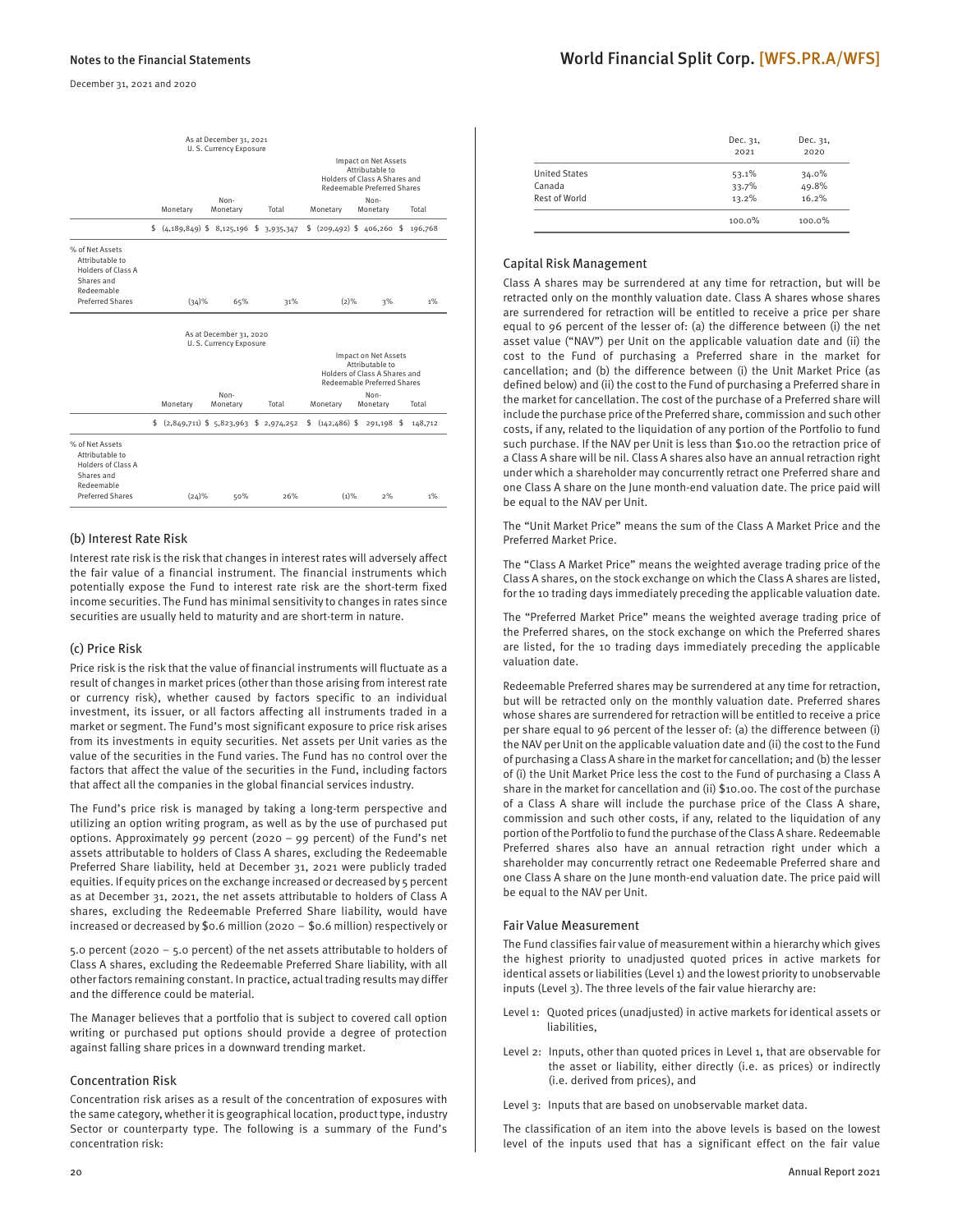measurement of the item. Transfers of items between levels are recognized in the period they occur. The following table illustrates the classification of the Fund's assets and liabilities measured at fair value within the fair value hierarchy as at December 31, 2021 and 2020.

|                                                     | As at December 31, 2021<br>Level 1 | Level <sub>2</sub> | Level 3 | Total           |
|-----------------------------------------------------|------------------------------------|--------------------|---------|-----------------|
| Canadian Common Shares<br>Non-North American        | \$3,502,907                        | \$                 | \$      | \$3,502,907     |
| Common Shares<br><b>United States Common</b>        | 1,630,141                          |                    |         | 1,630,141       |
| Shares                                              | 6,547,127                          |                    |         | 6,547,127       |
| Exchange-Traded Funds                               | 659,232                            |                    |         | 659,232         |
| Forward Exchange Contracts                          |                                    | 42,541             |         | 42,541          |
| Options                                             | (64, 392)                          |                    |         | (64, 392)       |
|                                                     | \$12,275,015                       | \$<br>42,541       | \$      | \$12,317,556    |
|                                                     | As at December 31, 2020<br>Level 1 | Level <sub>2</sub> | Level 3 | Total           |
| <b>Canadian Common Shares</b><br>Non-North American | \$<br>5,459,131                    | \$                 | \$      | \$<br>5,459,131 |
| Common Shares                                       | 1,881,937                          |                    |         | 1,881,937       |
| <b>United States Common</b>                         |                                    |                    |         |                 |
| Shares                                              | 3,942,026                          |                    |         | 3,942,026       |
| Exchange-Traded Funds                               | 316,773                            |                    |         | 316,773         |
| <b>Forward Exchange Contracts</b>                   |                                    | 26,366             |         | 26,366          |
|                                                     | \$11,599,867                       | \$<br>26,366       | \$      | \$11,626,233    |

There were no transfers between Level 1 and Level 2 and the Fund did not hold any financial instruments within Level 3 of the fair value hierarchy during 2021 and 2020.

The carrying values of cash, dividends receivable, accrued liabilities, accrued management fees, Redeemable Preferred shares, Class J shares and the Fund's obligation for net assets attributable to Class A shares approximate their fair values due to their short-term nature.

#### (a) Equities

The Fund's equity positions are classified as Level 1 as equity securities are actively traded and a reliable quoted price is observable.

#### (b) Short-Term Investments

Short-term investments are valued at cost plus accrued interest which approximates fair value. The inputs are observable and therefore short-term investments are classified as Level 2.

## (c) Derivative Assets and Liabilities

Derivative assets and liabilities consist of forward exchange contracts and option contracts.

Listed options are classified as Level 1 as the security is traded in a recognized exchange and a reliable price is readily observable.

Fair value of over-the-counter options is determined using the Black-Scholes Model with observable market data as inputs. Forward exchange contracts are valued on the gain or loss that would be realized if, on the valuation date, the position in the forward exchange contract, as the case may be, was to be closed out. Over-the-counter option and forward exchange contracts, for which the credit risks are determined not to be significant to fair value, have been classified as Level 2.

#### 7. Shares

The Fund is authorized to issue an unlimited number of Preferred shares, Class A shares and 100 Class J shares. Together, a Preferred share and a Class A share constitute a Unit.

Preferred shares pay fixed cumulative preferential quarterly cash distributions in the amount of \$0.13125 per Preferred share representing a yield on the issue price of the Preferred shares of 5.25 percent per annum. Class A shares have a targeted distribution of \$0.30 per quarter resulting in an 8.0 percent yield on the original issue price of \$15.00. Distributions on the Class A shares have been suspended in accordance with the prospectus as the net asset value per Unit is less than \$15.00.

For the year ended December 31, 2021, cash distributions paid to Preferred shareholders were \$509,098 (2020 – \$558,810) representing a payment of \$0.53 (2020 – \$0.53) per Preferred share.

During the year ended December 31, 2021, 84,153 (2020 – 105,227) Units were redeemed with a total retraction value of \$1,084,589  $(2020 - $1,095,392)$ .

During the years ended December 31, 2021 and 2020, share transactions are as follows:

|                                               | Dec. 31,  | Dec. 31,   |
|-----------------------------------------------|-----------|------------|
|                                               | 2021      | 2020       |
| <b>Redeemable Preferred Shares</b>            |           |            |
| Shares outstanding, beginning of year         | 1,011,787 | 1,117,014  |
| Shares redeemed                               | (84, 153) | (105, 227) |
| Shares outstanding, end of year               | 927,634   | 1,011,787  |
| <b>Class A Shares</b>                         |           |            |
| Shares outstanding, beginning of year         | 1,011,787 | 1,117,014  |
| Shares redeemed                               | (84, 153) | (105, 227) |
| Shares outstanding, end of year               | 927,634   | 1,011,787  |
| <b>Class J Shares</b>                         |           |            |
| Shares outstanding, beginning and end of year | 100       | 100        |
|                                               |           |            |

#### 8. Related Party Transactions

Parties are considered to be related if one party has the ability to control the other party or exercise significant influence over the other party in making financial or operational decisions.

#### (a) Management Fees

Mulvihill, as Manager under the terms of the Management Agreement and as Investment Manager under terms of the Investment Management Agreement, receives fees payable at annual rates of 0.10 percent and 1.00 percent respectively of the Fund's net asset value, excluding the Redeemable Preferred Share liability, and calculated and payable monthly, plus applicable taxes. The Fund is responsible for all ongoing custodian, manager, legal, accounting and audit fees as well as all other expenses incurred by the Custodian and Manager in the ordinary course of business relating to the Fund's operations. Total management fees for the year ended December 31, 2021 were \$134,081 (2020 – \$126,678) of which \$11,039 (2020 – \$10,607) was paid subsequent to year-end.

#### (b) Director Fees

Total director fees paid to the external members of the Board of Directors for the year ended December 31, 2021 were \$19,200 (2020 – \$19,200).

#### (c) Independent Review Committee Fees

Total remuneration paid to the external members of the Independent Review Committee for the year ended December 31, 2021 were \$11,867  $(2020 - $8,333)$ .

#### (d) Investment in other Mulvihill Funds

The Fund may invest in units of other funds managed by the Manager. The Fund's ownership interest in Premium Income Corporation – Class A was 0.7 percent as at December 31, 2021. The Fund's ownership interest in U.S. Financials Income Fund was 9.2 percent as at December 31, 2020.

#### 9. Brokerage Commissions and Soft Dollars

The Manager may select brokerages who charge a commission in soft dollars if they determine in good faith that the commission is reasonable in relation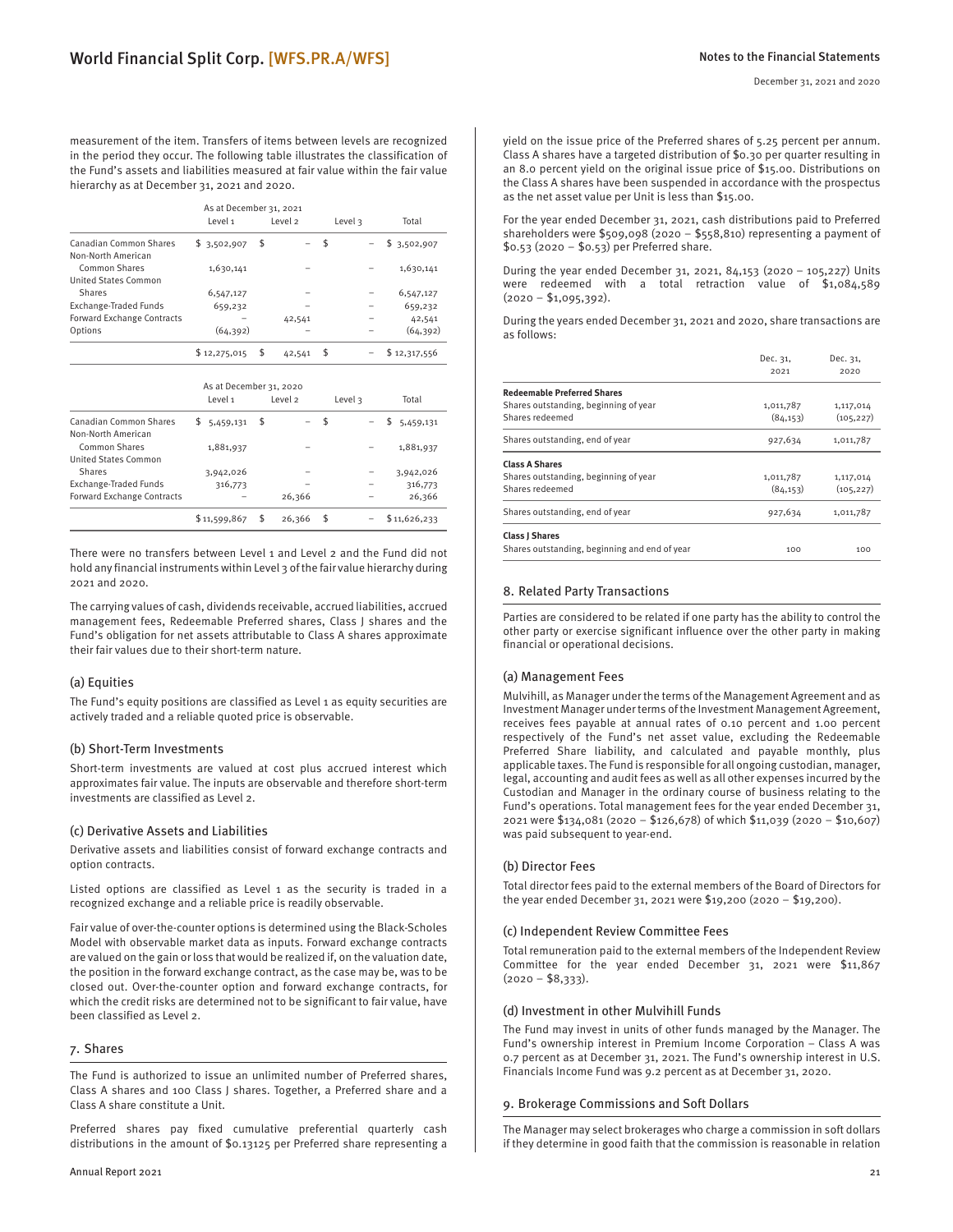December 31, 2021 and 2020

to the order execution and research services utilized. The ascertainable soft dollar value received as a percentage of total transaction fees paid during the years ended December 31, 2021 and 2020 is disclosed below:

|                                      | Dec. 31,<br>2021 | Dec. 31,<br>2020 |
|--------------------------------------|------------------|------------------|
| Soft Dollars                         | \$19,105         | \$28,252         |
| Percentage of Total Transaction Fees | 50.6%            | 63.4%            |

# 10. Increase/(Decrease) in Net Assets Attributable to Holders of Class A Shares per Class A Share

The increase/(decrease) in net assets attributable to holders of Class A shares per Class A share for the years ended December 31, 2021 and 2020 is calculated as follows:

|                                                                                                                             |     | Dec. 31,<br>2021 | Dec. 31,<br>2020          |
|-----------------------------------------------------------------------------------------------------------------------------|-----|------------------|---------------------------|
| Increase/(Decrease) in Net Assets Attributable to<br>Holders of Class A Shares<br>Weighted Average Number of Class A Shares |     |                  | $$1,857,287$ $$2,296,037$ |
| Outstanding during the Year                                                                                                 |     | 972,592          | 1,071,876                 |
| Increase/(Decrease) in Net Assets Attributable to<br>Holders of Class A Shares per Class A Share                            | \$. | 1.9096           | \$<br>(2.1421)            |
|                                                                                                                             |     |                  |                           |

# 11. Income Taxes

No amount is payable on account of income taxes in 2021 and 2020.

Accumulated non-capital losses of approximately \$0.5 million (2020 – \$0.6 million) and accumulated capital losses of approximately \$116.3 million (2020 – \$117.5 million) are available for utilization against net investments income and realized gains on sale of investments, respectively, in future years. The capital losses can be carried forward indefinitely. The noncapital losses expire as follows:

| <b>Expiration Date</b> | Amount<br>(in \$millions) |     |
|------------------------|---------------------------|-----|
| 2038                   | S                         | 0.1 |
| 2039                   |                           | 0.2 |
| 2040                   |                           | 0.2 |
| Total                  | S                         | 0.5 |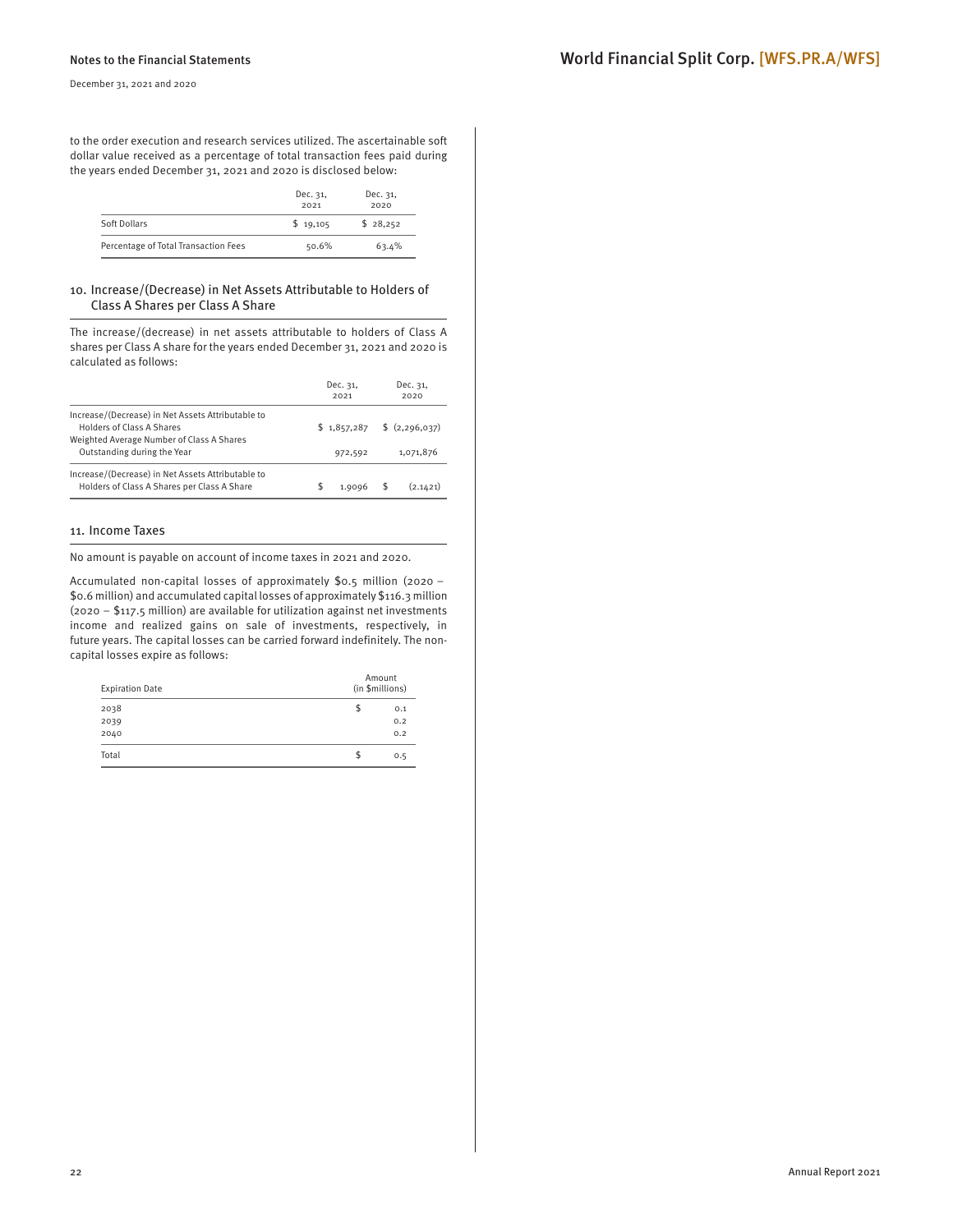# Statement of Corporate Governance Practices

The Board of Directors of the Fund is responsible for the overall stewardship of the Fund's business and affairs. The Fund has investment objectives and investment strategies that are set out in the prospectus of the Fund. The Fund's manager, Mulvihill Capital Management Inc. (the "Manager" or the "Investment Manager"), administers, either directly or indirectly through third party service organizations, every function associated with the operations of the Fund pursuant to a management agreement entered into at the time the Fund issued its shares to the public. Under this agreement the Manager is responsible for day to day operations of the Fund including the payment of distributions on its shares and attending to the retraction or redemption of its shares in accordance with their terms.

The Board consists of five directors, three of whom are independent of the Manager. The Board believes that the number of directors is appropriate for the Fund and only directors independent of the Fund are compensated. Amounts paid as compensation are reviewed for adequacy to ensure that they realistically reflect the responsibilities and risk involved in being an effective director. Individual directors may engage an outside advisor at the expense of the Fund in appropriate circumstances subject to the approval of the Board.

To assist the Board in its monitoring of the Fund's financial reporting and disclosure, the Board has an Audit Committee. The Audit Committee consists of three members, all of whom are independent of the Manager. The responsibilities of the Audit Committee include, but are not limited to, review of the annual financial statements and the annual audit performed by the independent auditor, and oversight of the Fund's compliance with tax and securities laws and regulations. The Audit Committee has direct communication channels with the independent auditor to discuss and review specific issues as appropriate.

The Board is responsible for developing the Fund's approach to governance issues and, together with the Investment Manager, has established a best practices governance procedure.

The Fund maintains an Investor Relations line (toll free: 1-800-725-7172 or email: info@mulvihill.com) and website (www.mulvihill.com) to respond to inquiries from shareholders.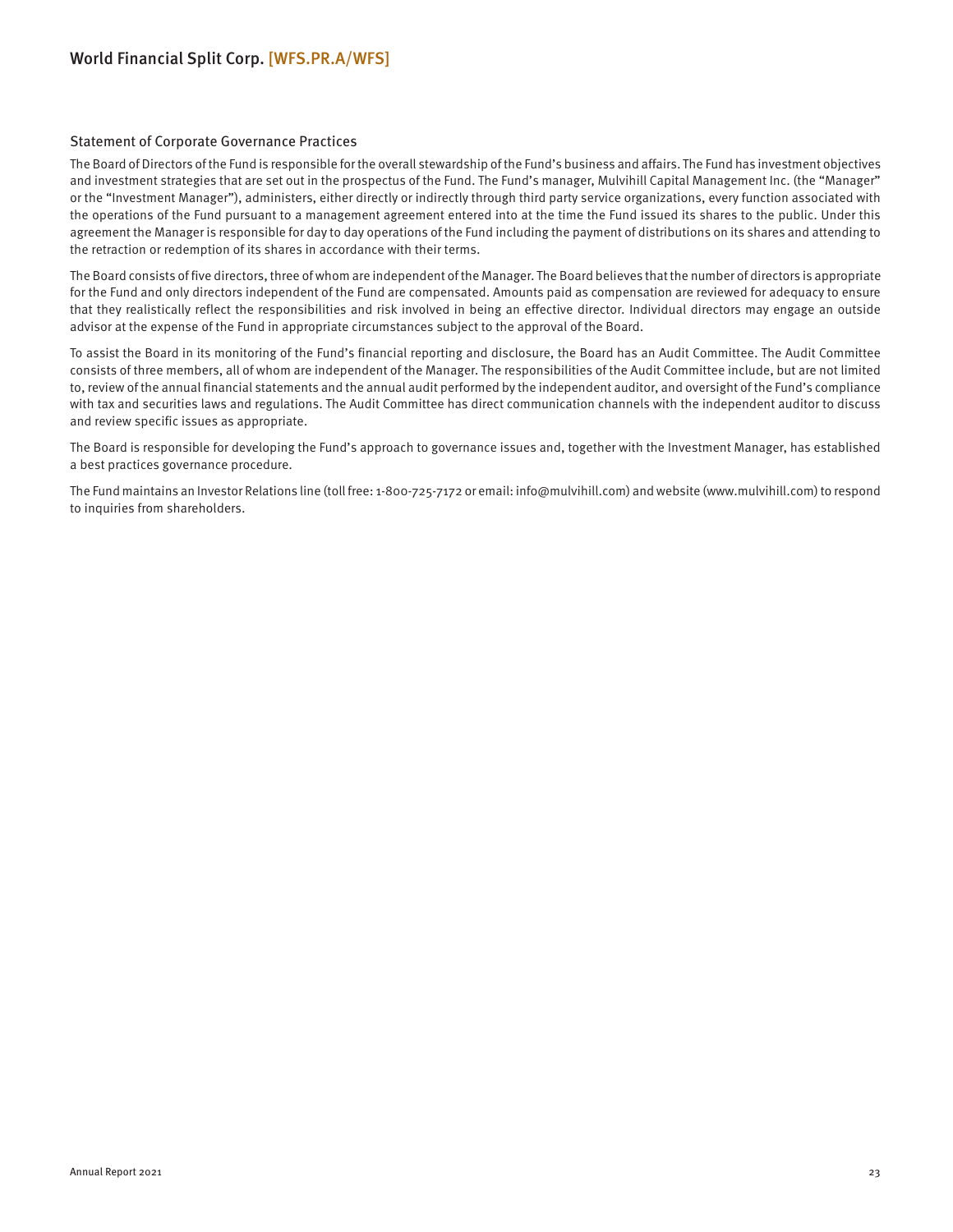# Board of Directors

John Mulvihill Chairman & CEO Mulvihill Capital Management Inc.

John P. Mulvihill President Mulvihill Capital Management Inc.

John D. Germain Senior Vice-President & Chief Financial Officer Mulvihill Capital Management Inc.

Michael M. Koerner<sup>1,2</sup> Corporate Director

Robert G. Bertram<sup>1,2</sup> Corporate Director

R. Peter Gillin<sup>1,2</sup> Corporate Director

<sup>1</sup> Audit Committee Member <sup>2</sup> Independent Review Committee Member

# Information

Independent Auditor: Deloitte LLP

Bay Adelaide Centre, East Tower 8 Adelaide Street West, Suite 200 Toronto, Ontario M5H 0A9

Transfer Agent: Computershare Investor Services Inc. 100 University Avenue, 8th Floor Toronto, Ontario M5J 2Y1

Shares Listed: Toronto Stock Exchange trading under WFS.PR.A/WFS

Custodian: RBC Investor Services Trust RBC Centre 155 Wellington Street West, 2nd Floor Toronto, Ontario M5V 3L3

Visit our website at www.mulvihill.com for additional information on all Mulvihill Investment Funds. Contact your broker directly for address changes.

Investment Funds Managed by Mulvihill Capital Management Inc.

# EXCHANGE-TRADED FUNDS

Mulvihill Canadian Bank Enhanced Yield ETF (CBNK)

# MUTUAL FUNDS

Mulvihill Premium Yield Fund

# SPLIT SHARES

Premium Income Corporation (PIC.PR.A/PIC.A) S Split Corp. (SBN.PR.A/SBN) Top 10 Split Trust (TXT.PR.A/TXT.UN) World Financial Split Corp. (WFS.PR.A/WFS)

# Head Office:

Mulvihill Capital Management Inc. 121 King Street West, Suite 2600 P.O. Box 113 Toronto, Ontario M5H 3T9

Tel: 416-681-3966 Toll Free: 1-800-725-7172 Fax: 416-681-3901 Email: info@mulvihill.com